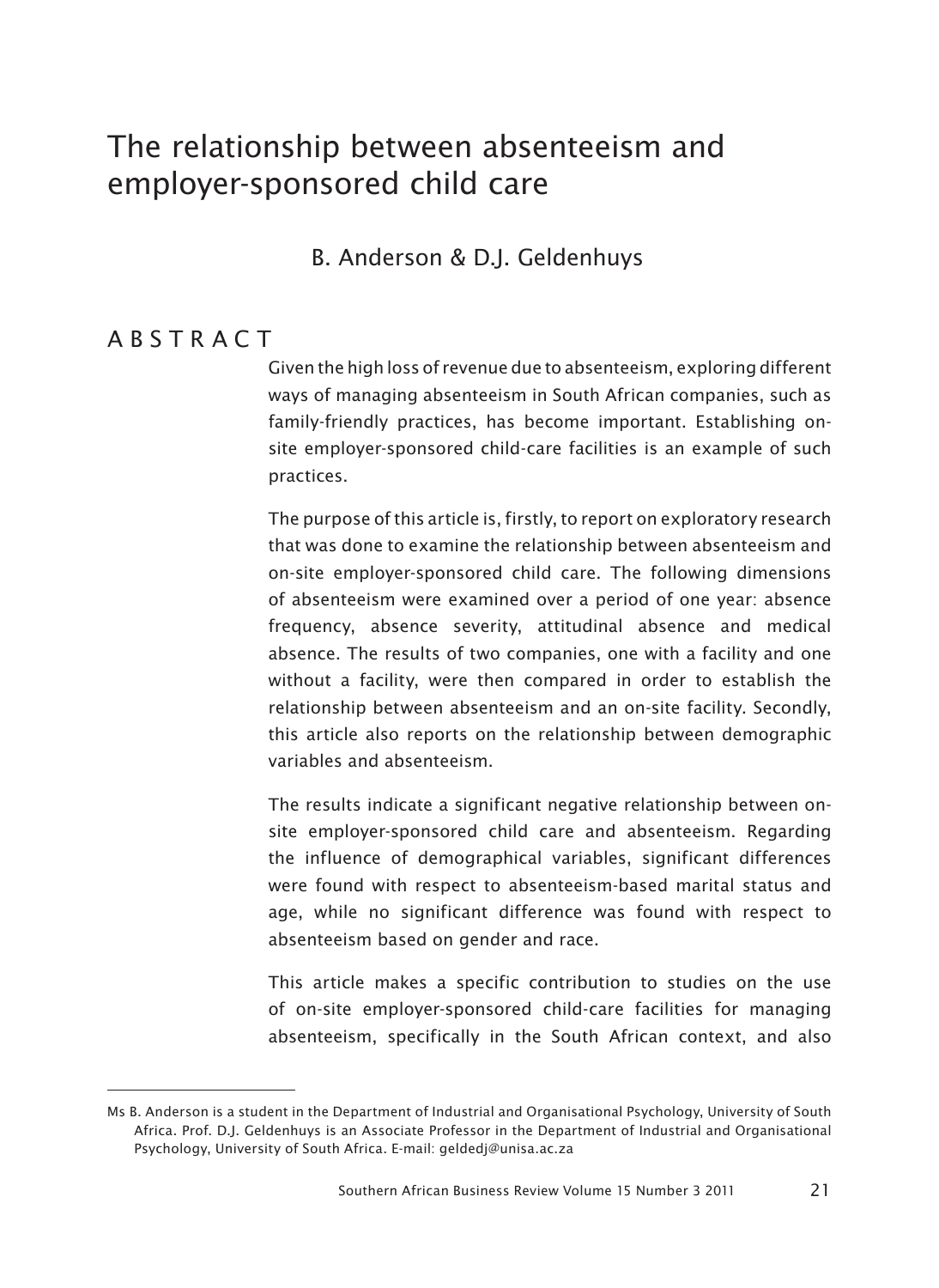sheds new light on the influence of demographical variables on absenteeism.

Key words: absenteeism, child care, types of absenteeism, family-friendly practices, employer-sponsored child care

#### Introduction

1About 4.5% of the South African workforce are absent on any given day, and in certain companies this figure is as high as 18% (Vaida 2005). In the light of these statistics, Robbins, Judge, Odendaal and Roodt (2009) indicate that South African managers regard absenteeism as their most serious discipline problem. If not managed and controlled, absenteeism can "spread like an epidemic, creating a range of disciplinary problems for organisations" (Hoque & Islam 2003: 81).

However, it is highly unlikely that organisations will completely eradicate absenteeism. Ericson (2001) maintains that organisations should look at ways in which they can accommodate the needs of their diverse workforce in order to attract and retain the best employees. Ericson (2001: 91) further states, "if people were only absent from their jobs when they needed to be, such as for family commitments, or when they are truly ill, absenteeism would not be the major problem that it is today".

One strategy used by a small but growing number of firms to assist with absenteeism is to provide employer-sponsored child care (ESCC) (Connelly, DeGraff & Willis 2004). According to Kelly (2003), the capacity of an organisation to provide ESCC is dependent on the organisation's size, age and sector. Larger organisations have economies of scale that make it easier and more reasonable to investigate and offer child care. According to Kelly (2003), older organisations have more difficulty in changing their structures and practices, suggesting that younger organisations are more likely to adopt ESCC. Private sector organisations face a further challenge in justifying the benefits of ESCC both internally and to investors due to the fact that childcare programmes are relatively new, and have not been shown to be crucial for meeting financial goals (Kelly 2003).

According to Connelly et al. (2004), measuring the benefits of ESCC programmes for employers is challenging given the complex interactions between various working conditions. Hence, even companies with ESCC programmes find it difficult to quantify the value of child-care benefits.

Although there has been growing enthusiasm for ESCC, assertions that child care lowers absenteeism rates have been mixed (Kossek, Dass & DeMarr 1994; Kossek & Nichol 1992). On the one hand, Milkovich and Gomez (1976), for instance, found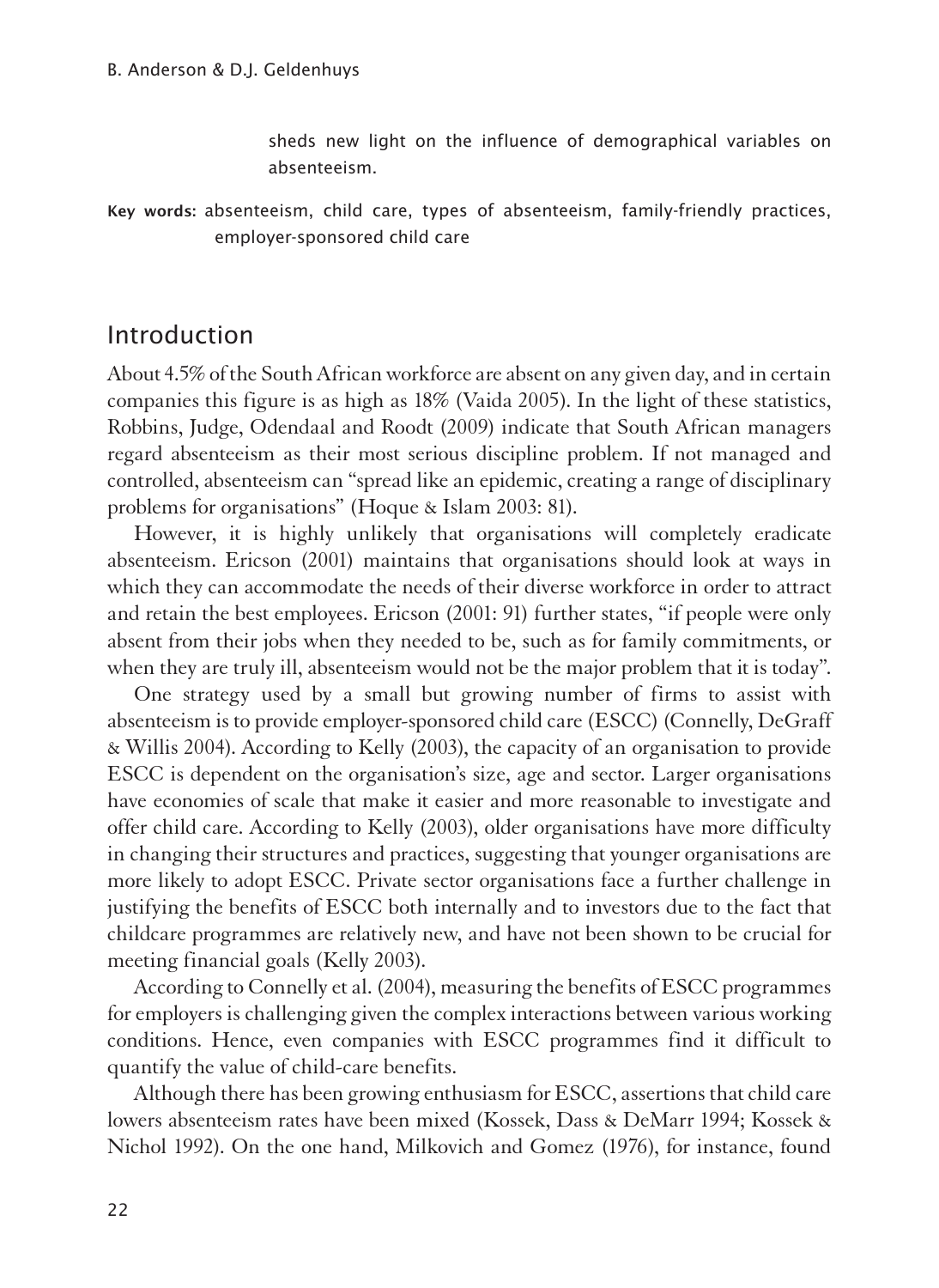a positive significant difference between users and non-users, and Friedman (2001) a decrease in absenteeism after the implementation of an ESCC centre, while Goff, Mount and Jamison (1990), on the other hand, could not find similar results.

While results about the effects of ESCC on absenteeism remain mixed, it also appears that not being able to use the centres may even result in frustration (Kossek & Nichol 1992) or resentment, which is then manifested in negative attitudes about the benefits and the organisation (Rothausen, Gonzalez, Clarke & O'Dell 1998). According to Rothausen et al. (1998), the phenomenon of "family-friendly backlash" is occurring, with childless workers becoming resentful about the family benefits that other workers enjoy.

As child-care and domestic responsibilities are traditionally ascribed to women, it might also be valuable to examine the influence of biographical information, such as gender, marital status, race and age on absenteeism.

Considering these factors, the aim of this article is to determine the relationship between absenteeism and ESCC. Research was conducted among the employees of two similar services institutions in South Africa, one with an ESCC facility and one without such a facility. Absence frequency, absence severity, attitudinal absence and medical absence were examined over a period of one year. The results of the two companies were then compared in order to establish the relationship between absenteeism and an ESCC facility. Furthermore, the demographical determinants of gender, marital status, age and race were also analysed to determine possible relationships between absenteeism and demographical determinants.

#### Absenteeism

1Absenteeism can firstly be defined in terms of causes, and secondly in terms of physical presence. In terms of causes, the most common theories proposed that absenteeism is largely a behavioural response to dissatisfaction with certain aspects of one's job (Goldberg & Waldman 2000). A second stream of literature rejects the role of job satisfaction as a cause of absenteeism, focusing instead on the role of demographics as well as work- and non-work-related constraints in influencing absenteeism (Goldberg & Waldman 2000).

De Boer, Bakker, Syroit and Schaufeli (2002) provide further definitions of absenteeism in terms of causes. The first theory, the withdrawal theory, regards absenteeism as withdrawing from adverse working conditions. The second explanation is based on so-called 'stress' theories, which assume that employees are unable to cope with certain work conditions and therefore develop stress symptoms.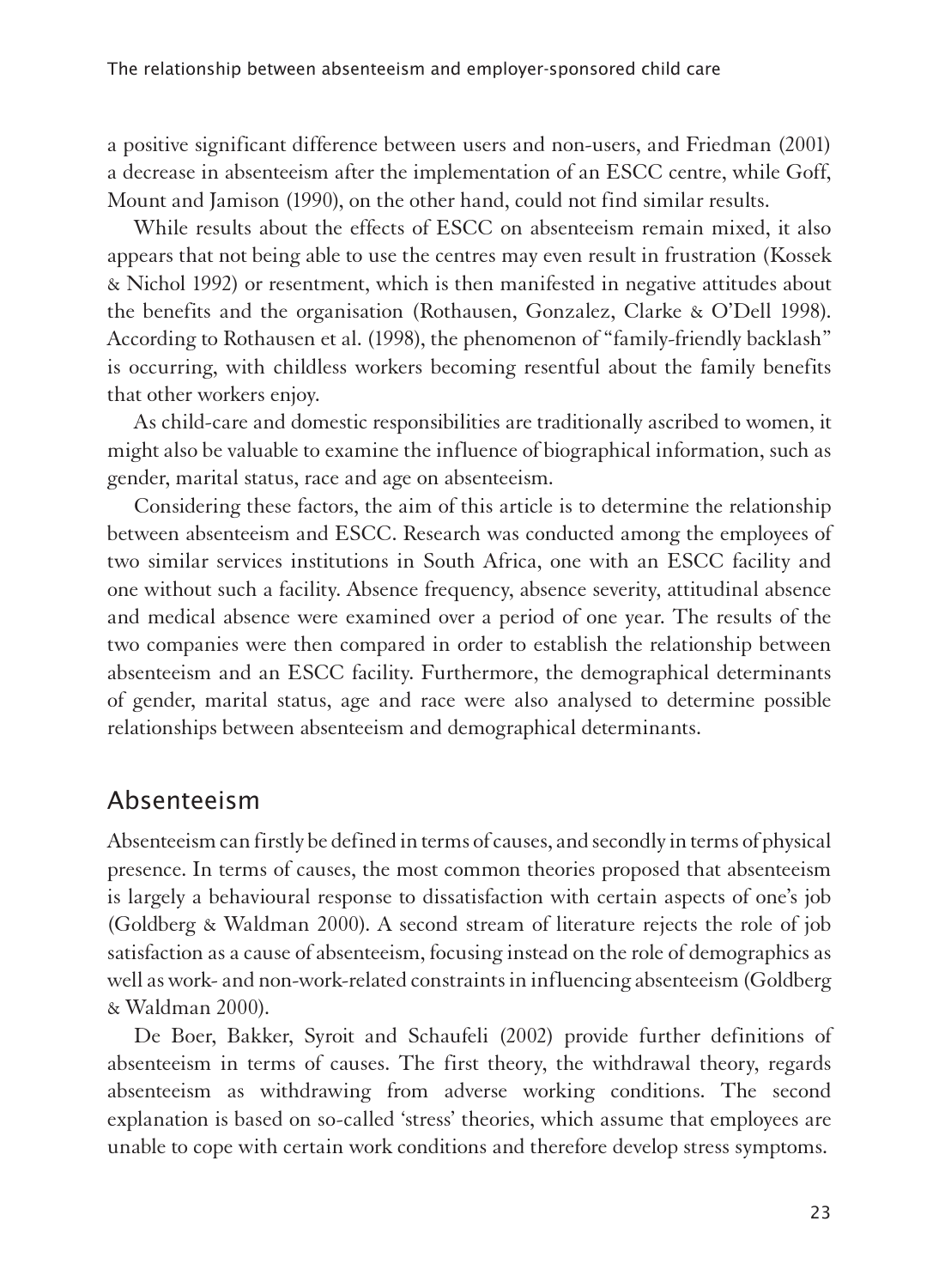Instead of viewing absenteeism in terms of cause, the following definitions view absenteeism in terms of physical presence:

- Patton and Johns (2007) define absenteeism as an individual's lack of physical presence at a given location and time when there is a social expectation for him or her to be there.
- Martochhio and Jimeno (2003) define absenteeism as a single day of missed work.
- Absences occur whenever a person chooses to allocate time to activities that compete with scheduled work, either to satisfy the waxing or waning of underlying motivational rhythms or to maximise personal utility (Harrison & Martocchio 1998).
- Absenteeism can be defined as the failure of an employee to report for work as scheduled, regardless of the reason (Robbins, Odendaal, & Roodt 2001).

In this article, absence is defined as the absence of an employee on any given day during pre-scheduled working hours in order to meet non-work-related needs. This definition refers to all forms of absenteeism, including vacation leave and absenteeism due to illness.

Regarding models of absenteeism, the Rhodes and Steers (1990) model is considered one of the most influential and often-cited models in the absenteeism literature (Burton, Lee & Holtom 2002). In this model, employee attendance is primarily determined by the interaction of an employee's perceived ability to attend and motivation to attend. Ability to attend moderates the motivation to attend, while motivation to attend is influenced by job satisfaction and various pressures to attend (Burton et al. 2002). Although not explicitly stated, attendance motivation appears to relate to 'voluntary' absenteeism, whereas the ability to attend appears to relate to 'involuntary' absenteeism (Brooke 1986). Brooke (1986) places voluntary and involuntary absenteeism on a continuum, with the voluntary end representing instances in which the employee chooses between work and non-work alternatives, and 'decides to go fishing'. Absences of this sort are typically of short duration. The involuntary end point refers to instances such as illness of self or a family member in which there is little or no choice associated with the absence event.

According to Huse and Taylor (1962), four indices can be used to measure the dimensions of absenteeism empirically:

- Absence frequency: total number of times absent
- Absence intensity: total number of days absent
- Attitudinal absences: frequency of one day absences
- Medical absences: frequency of absences of three days or longer.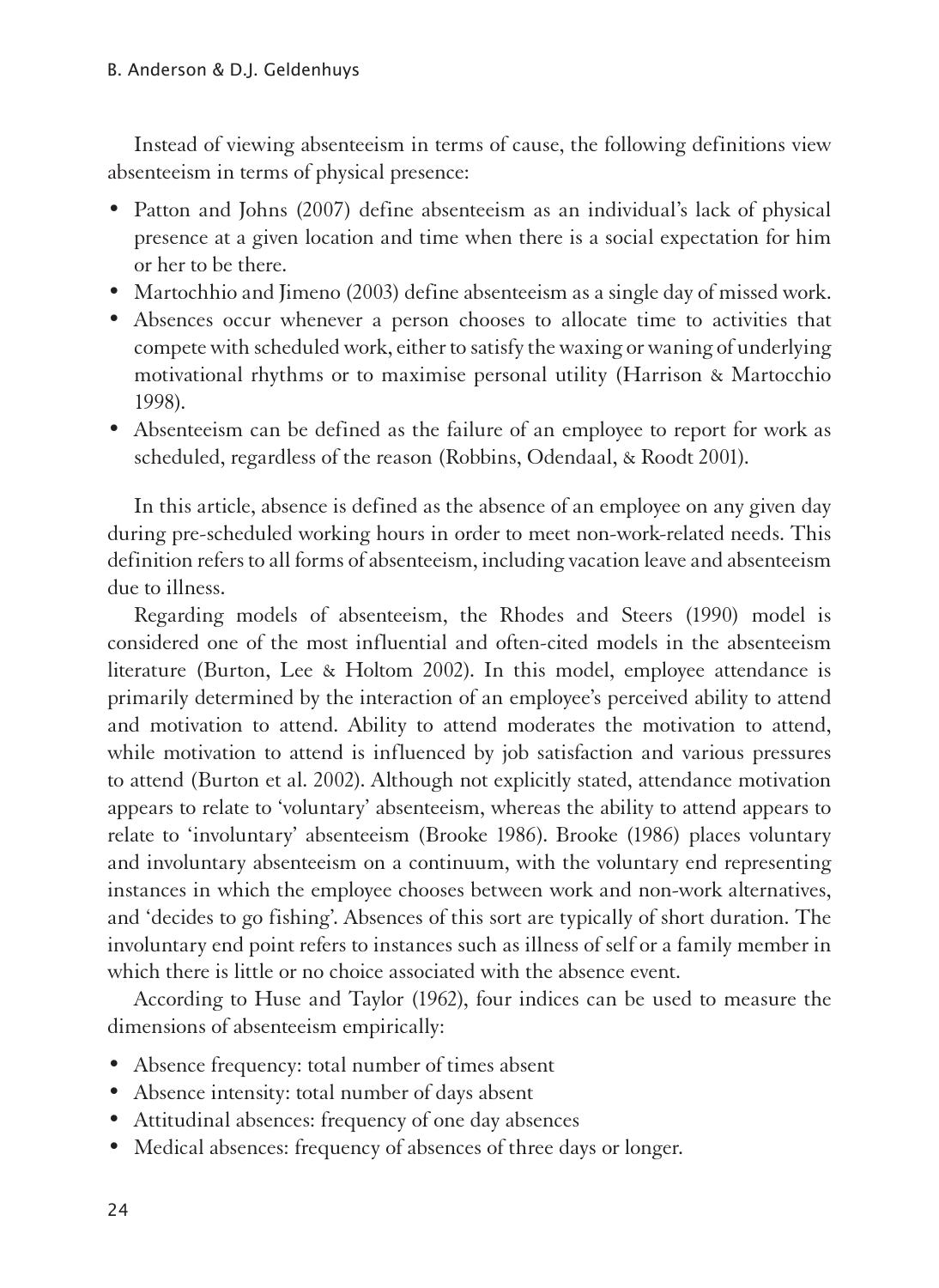In attitudinal absence, the employee avoids coming to work, and in medical absence the employee is sufficiently ill that he or she is unable to come to work (Huse & Taylor 1962).

Muchinsky (1977) commented that, owing to the complex nature of absenteeism, and complexities in the measurement thereof, careful consideration should be exercised in comparing studies, because many of them use different definitions of absenteeism. In addition, the issue of accurate record-keeping of absenteeism exacerbates the problem of studying absenteeism effectively (Harrison & Hulin 1989).

Further compounding the problem of measuring absenteeism is the fact that the various measures used in empirical studies are not typically related to one another. Harrison and Martocchio (1998) indicated that researchers should clearly describe their rationale for the timing of their measurements, and the length of absence aggregation periods. These authors outlined the idea that absenteeism accumulated over any period is most likely to reflect variables that are defined and relatively stable over that period. They focused on three time periods as a source of variance in absenteeism, namely short-term, medium-term and long-term absenteeism.

According to the authors, short-term absence is defined as having a time span of a few days to three months. This covers the range of most decision-based studies, as well as the so-called 'attendance spell' approach used in predicting the length of time until someone takes his or her next absence. Variance due to attendance-decision parameters, acute work and life stressors or relative dissatisfaction can be highlighted in a short-term aggregation period.

Medium-term absence refers to absenteeism that can be deemed to have a time span of between three months and one year. This period includes quarters and single years, which are common intervals for absenteeism records and attendance patterning. According to Harrison and Martocchio (1998), medium-term sources of variance are considered to provide stable correlations.

Long-term absence is defined as a time span of more than one year. As in all definitions, a one-year dividing line is somewhat arbitrary. However, the one-year interval period for absenteeism does have a degree of ecological validity, in other words, in addition to yearly rhythms being strong external 'pacers' of behaviour patterns, many organisations use a fiscal or calendar year as their absence accounting period – determining when sanctions kick in and how strong they will be (Harrison & Martocchio 1998). Individuals themselves use such annual periods to regulate their absence-taking.

A useful way to view this entire set of ideas is a cascade of time-based effects. Longterm influences flow into medium-term ones. In turn, medium-term influences pour into short-term ones.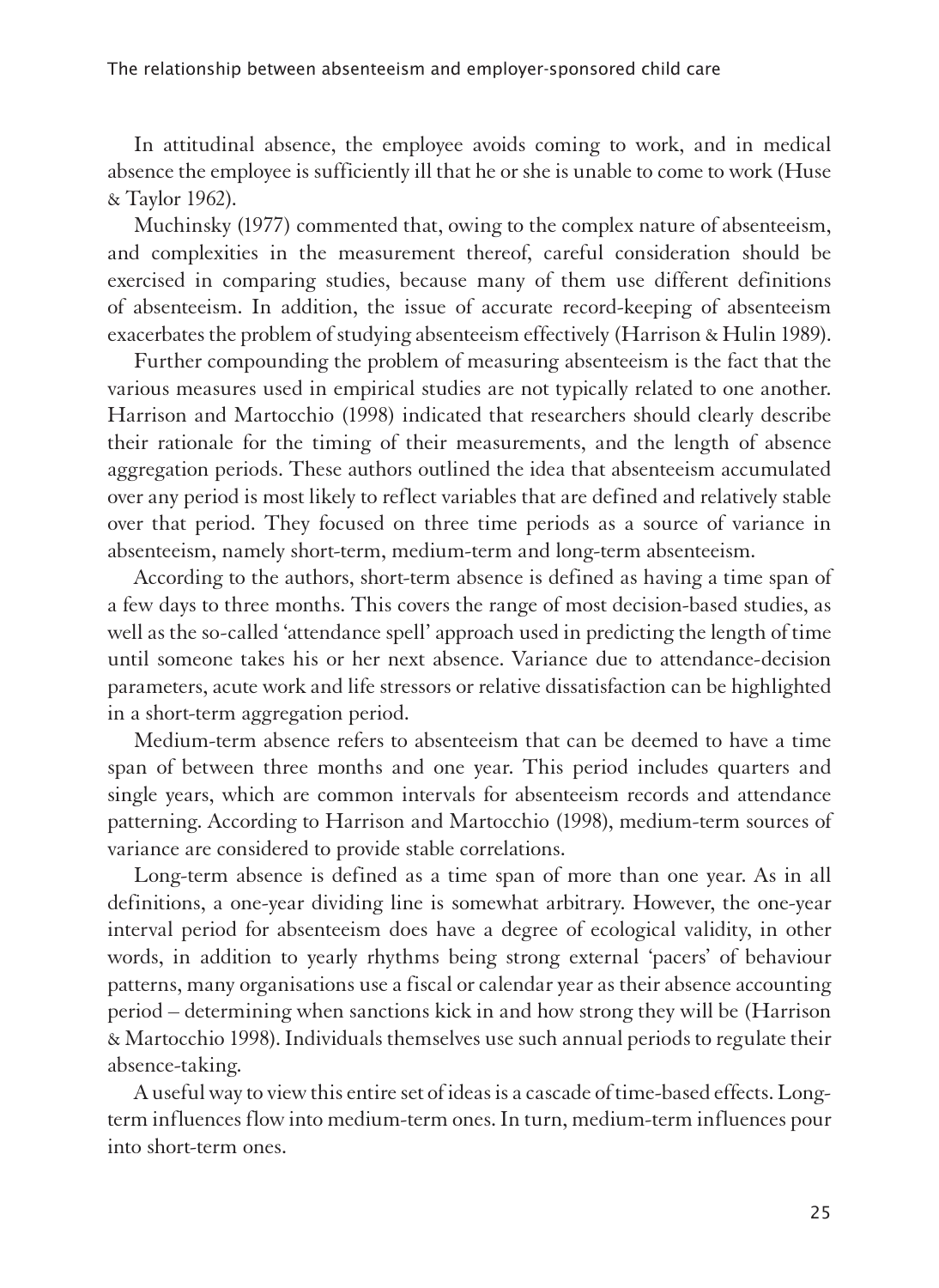In this article, the four indices identified by Huse and Taylor (1962) are used for the measurement of the dimensions of absenteeism, while absenteeism spanning a one-year period (medium-term absence) is used with regard to the frequency of absenteeism to ensure the validity of the findings.

#### On-site employee-sponsored child care

1An on-site ESCC facility can be regarded as one type of 'family-friendly' practice (Friedman 2001). A family-friendly practice is defined by Arthur and Cook (2004) as any programme designed to alleviate individual conflict between work and family, and includes flexible work scheduling, family leave policies and child-care assistance.

Day care is generally considered to be "a system of services for children in families who need supplementary care outside of their home for part of the day, the care being provided by adults who nurture the children; responding to their educational, social and physical needs" (Milkovich & Gomez 1976: 111). According to the Department of Social Development's Guidelines for Day Care (April 2001), the most important purpose of a place of care is to provide care to children in the temporary absence of their parents. Such places of care have a responsibility to enhance the development of the child physically, mentally, psychologically, emotionally, morally, culturally and socially. Advocates of day care argue that a well-designed and well-run programme can positively influence parents' work behaviours by relieving their concerns about their child's safety and development (Friedman 2001; Milkovich & Gomez 1976).

An on-site ESCC centre is defined in this article as a child-care facility on the premises of the employer, which meets the educational, social, physical and emotional needs of the employees' children.

ESCC centres assume many forms, but generally have the following characteristics in common:

- Accepting only children whose parents are employed by the organisation
- Accepting children between three months of age and preschool age (6 years old)
- Some type of educational curriculum (for example, Montessori).

Various factors have come to play a role in the adoption of ESCC, including changing perceptions, workforce demographics and altered family norms (Kossek et al. 1994), as well as employers' initiatives to promote productivity (Morrissey & Warner 2009). As an ESCC is regarded as one of the most expensive options for employers (Mitchell, Stoney & Dichter 2001), the increasing employer interest in child care can more easily be attributed to growing views that work and family issues are a business concern than to empirical evidence demonstrating economic benefits (Kossek et al.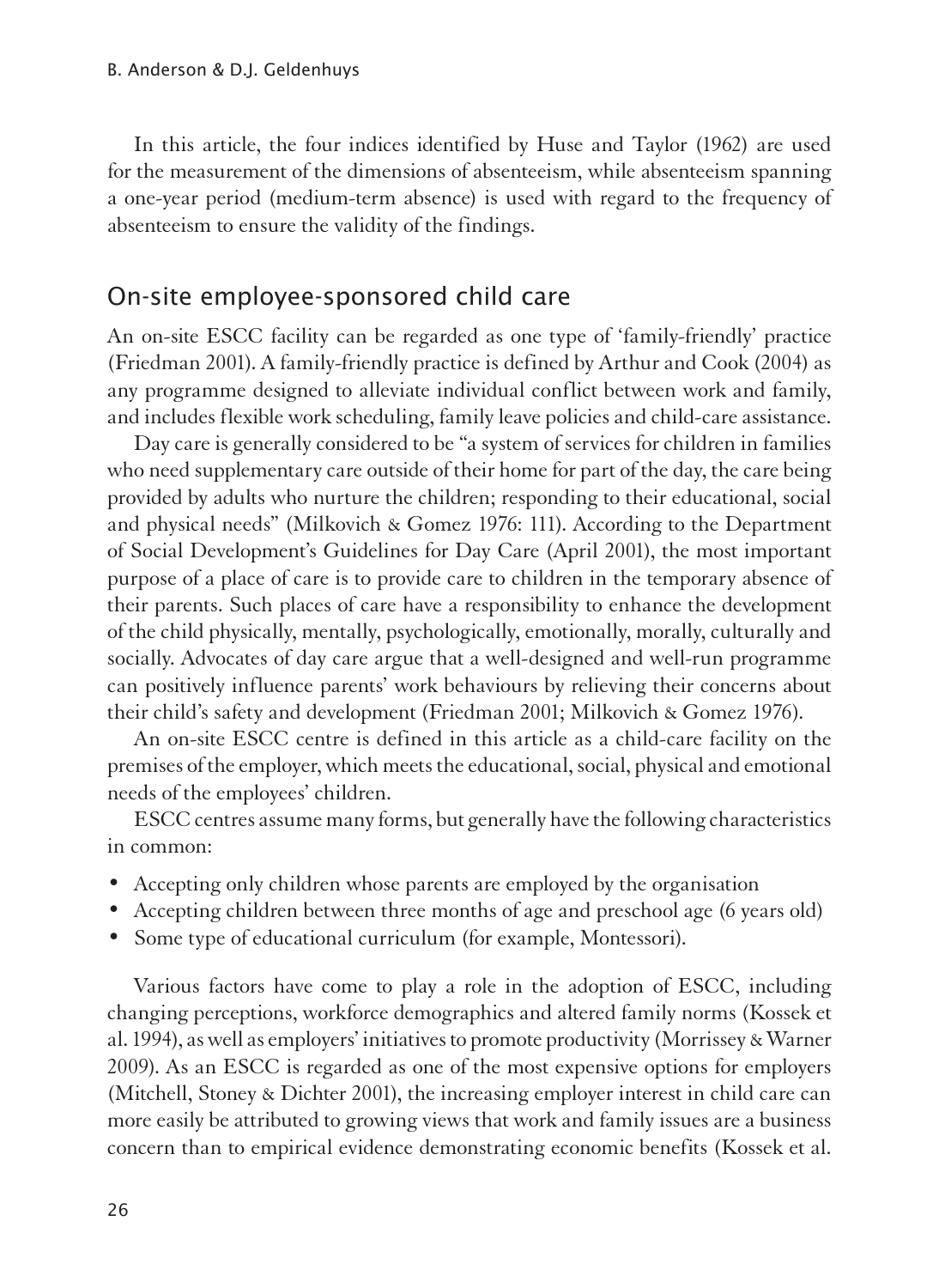1994). Employees are, for instance, expecting more recognition and support from their employers with respect to creating and maintaining family-friendly workplaces (Landy & Conte 2004). Many married employees are part of a dual-career couple, making it increasingly difficult to find the time to fulfil commitments to home and family. Therefore, it is argued that organisations that do not help their employees achieve work–life balance will find it increasingly difficult to attract and retain the most capable and motivated employees (Robbins et al. 2009). Previous research suggests that employees who have difficulties managing their work and non-work lives may experience productivity losses, including increased absences, turnover and reduced outputs (Sutton & Noe 2005).

# Research design

1The research was done as a quantitative, descriptive study, attempting to provide an explanation of, firstly, the relationship between on-site ESCC centres and employee absenteeism and, secondly, between demographical determinants and absenteeism. The research was based on an analysis of secondary data in the form of absenteeism records obtained from the human resources departments of two similar services organisations.

## Method

## Population and sample

The research was conducted among the employees of two similar service-related institutions in South Africa. One service provider had a total employee complement of 850 people and the other had a complement of 1 300 employees. The research population consisted of 2 150 people and the research sample of 216 people. In a number of instances, demographic information was not available for the respondents. Hence, listwise procedures to control for missing data were utilised for all analysis methods.

#### Procedure

1Stratified random sampling was used, whereby the population was first divided into strata, and then random samples were drawn from each stratum. Stratified sampling usually reduces both the amount of variability and the costs of data collection and analysis. It also adds control to the sampling process by decreasing the amount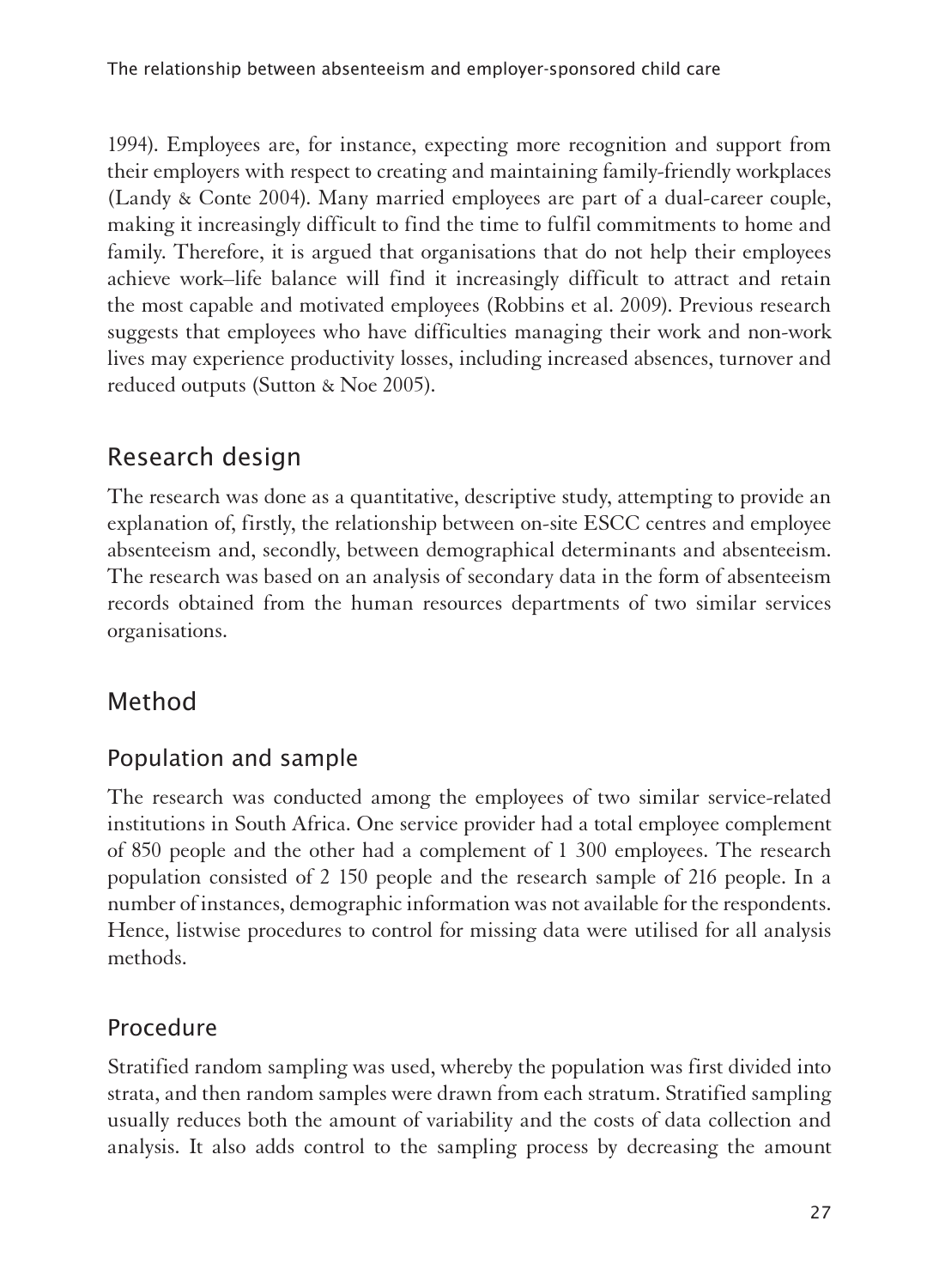of sampling error. Randomised stratified sampling allows one to study stratum differences (Kerlinger & Lee 2000).

The following strata were used for this study:

- Permanent employees of the relevant organisation
- Tenure of more than one year
- Currently having children between the ages of one month and six years.

The demographic information for the sample participants was divided in the following three groups:

- Employee absenteeism records for the period 1 January to 31 December of a given year for the organisation that has an on-site employer-sponsored child-care centre (groups one and two)
- Employee absenteeism records for the same period for the organisation that does not have an on-site ESCC (group three).

The sample size and characteristics of each of the groups are presented in Table 1.

| Sample group     | Presence of on-site child-care facilities | Sample size                            |              |             |
|------------------|-------------------------------------------|----------------------------------------|--------------|-------------|
| Research group 1 | Company with                              | Employees who use facilities           | 112          | 58<br>(27%) |
| Research group 2 | on-site ESCC                              | Employees who do not use<br>facilities | (52%)        | 54<br>(25%) |
| Research group 3 | Company with no on-site ESCC              |                                        | 104<br>(48%) |             |

Table 1: Sample size and characteristics of each of the groups

#### Data analysis

The following statistical techniques were applied using the Statistical Package for the Social Sciences (SPSS) version 16.0:

The impact of differences in demographic characteristics of the different comparison groups was assessed using Pearson's chi-square test. Effect size was calculated using Cramer's V to determine the potential impact of these differences on the results of the study and whether these variables would need to be controlled. Cramer's V values that are close to 0.5 are considered to be a large effect; 0.3 constitutes a medium effect; and 0.1 constitutes a small effect (Field 2005).

A one-way analysis of variance (ANOVA) was used to assess the differences in absenteeism between the three groups. The post-hoc Tukey test was used in order to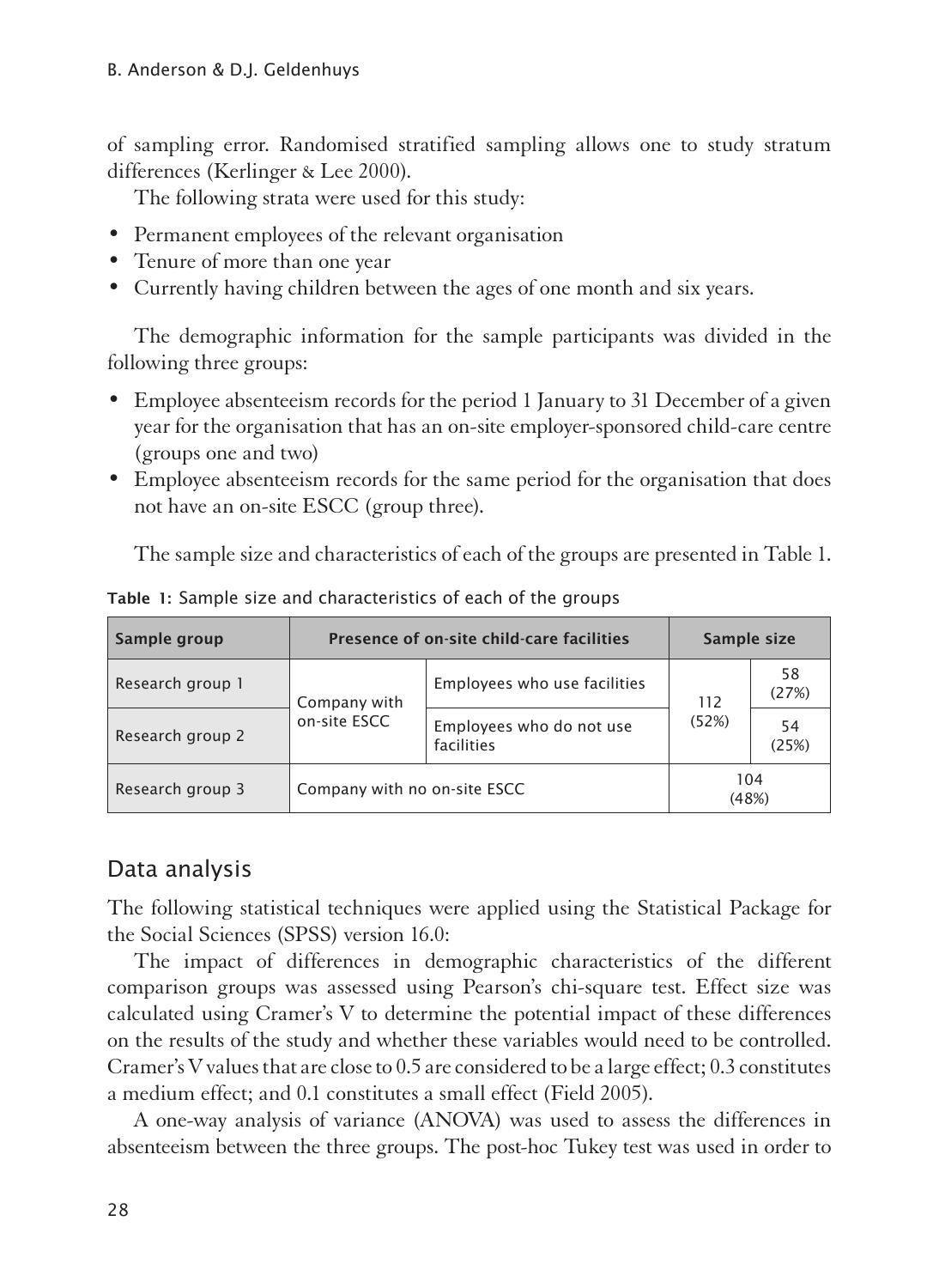determine the likelihood of a type 1 error and to indicate where the specific areas of difference lay. In addition, the post-hoc Dunnett test was used to compare each of the test groups in the company with an on-site ESCC facility, who either used it or did not use it, with the third group that did not have access to an on-site ESCC facility. Since Levene's test was significant for the homogeneity of variances test, Welch's F was used.

The potential influence of demographic characteristics on the different types of absenteeism was assessed by examining differences between absenteeism means for the categorical variables: gender, race and marital status as well as the age of the respondent. To explore whether there were any significant differences for gender and marital status on the measurement instruments, an independent samples t-test was conducted. In order to assess the differences in attitudes for race, an ANOVA was used. A Pearson's product moment correlation was used to assess the relationship between age and absenteeism.

# Results

#### Demographic characteristics

1The respondents' ages ranged from 22 to 57 years, with a mean age of 37 and a standard deviation of 7.31. Age information was not available for 92 respondents, and the sample size for this component of the analysis was 124. The sample was more or less equally distributed across population groups, with black respondents representing the majority (32%), followed by Indian respondents (27%), white respondents (23%) and coloured respondents (18%). Information was missing for 20 respondents, and the total sample size was 196. The sample consisted of more females (68%) than males (32%). However, the males represented a sufficient percentage of the sample to be included in the analysis. Information was missing for 19 respondents, and the total sample size was 197. Marital status was grouped into two groups, with single, divorced or widowed respondents representing 38% of the sample, and respondents who were married or living with partners representing 62%. No information was missing for this component. A summary of the biographical information is presented in Table 2.

#### Frequency of absence

1The first type of absenteeism data obtained for all three groups was *absences frequency,*  defined as the total number of *times* an employee has been absent, which could be one, two, three or more days at a time, regardless of the reason, over a one-year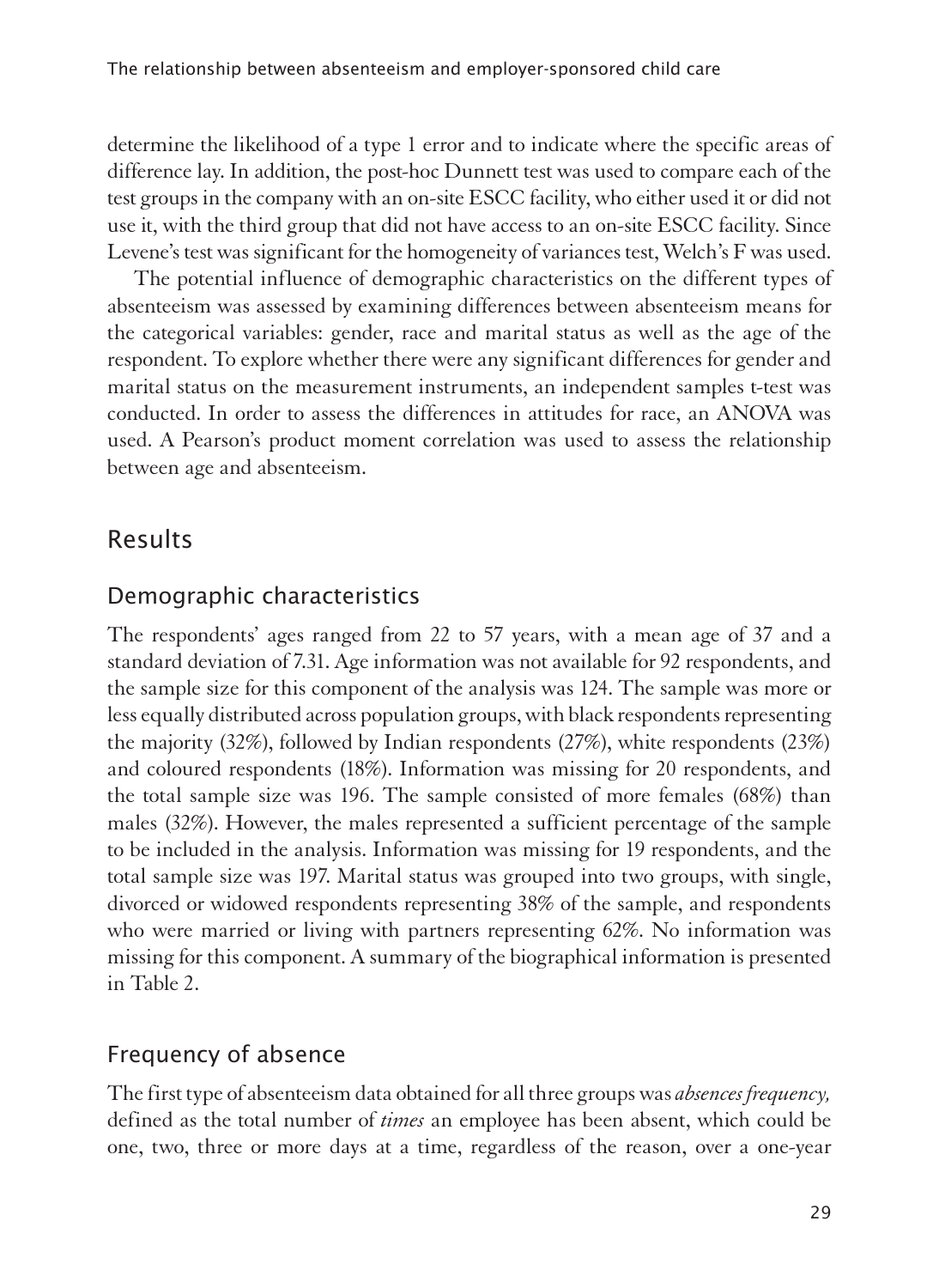| <b>Dimension</b>          | Do not have facility | Do not use facility | Use facility |
|---------------------------|----------------------|---------------------|--------------|
| <b>Marital status</b>     |                      |                     |              |
| Single, divorced, widowed | 25%                  | 50%                 | 52%          |
| Partner, married          | 75%                  | 50%                 | 48%          |
| Gender                    |                      |                     |              |
| Female                    | 75%                  | 33%                 | 54%          |
| Male                      | 25%                  | 67%                 | 46%          |
| Race                      |                      |                     |              |
| African                   | 34%                  | 33%                 | 54%          |
| Coloured                  | 15%                  | 44%                 | 40%          |
| Indian                    | 23%                  | 12%                 | 18%          |
| White                     | 28%                  | 12%                 | 2%           |
| Average age               |                      |                     |              |
| Age                       | 32                   | 41                  | 35           |

Table 2: Summary of demographical information

period (Huse & Taylor 1962). The absence frequency ranges from 0 to 32 times over a one-year period, with a mean absence of 3.72 and a standard deviation of 4.89. The majority of employees had been absent once or twice during the year (58%), 15% of the total sample had not been absent at all during the year, and 27% had been absent more than twice.

#### Intensity of absence

1The second type of absenteeism data obtained for all three groups was *absence intensity*, which was defined as the total number of days an employee is absent (Huse & Taylor 1962), including the total number of days taken as annual leave during the year, total number of days taken as sick leave and total number of days taken for other reasons.

The total number of days absent ranged from 0 to 125 days, with a mean of 13.26 and a standard deviation of 15.28. The median was 10 days, and 51% of the sample had been absent for a total of 10 days or less over the previous year. Only 5% of the sample had been absent for 35 days or more.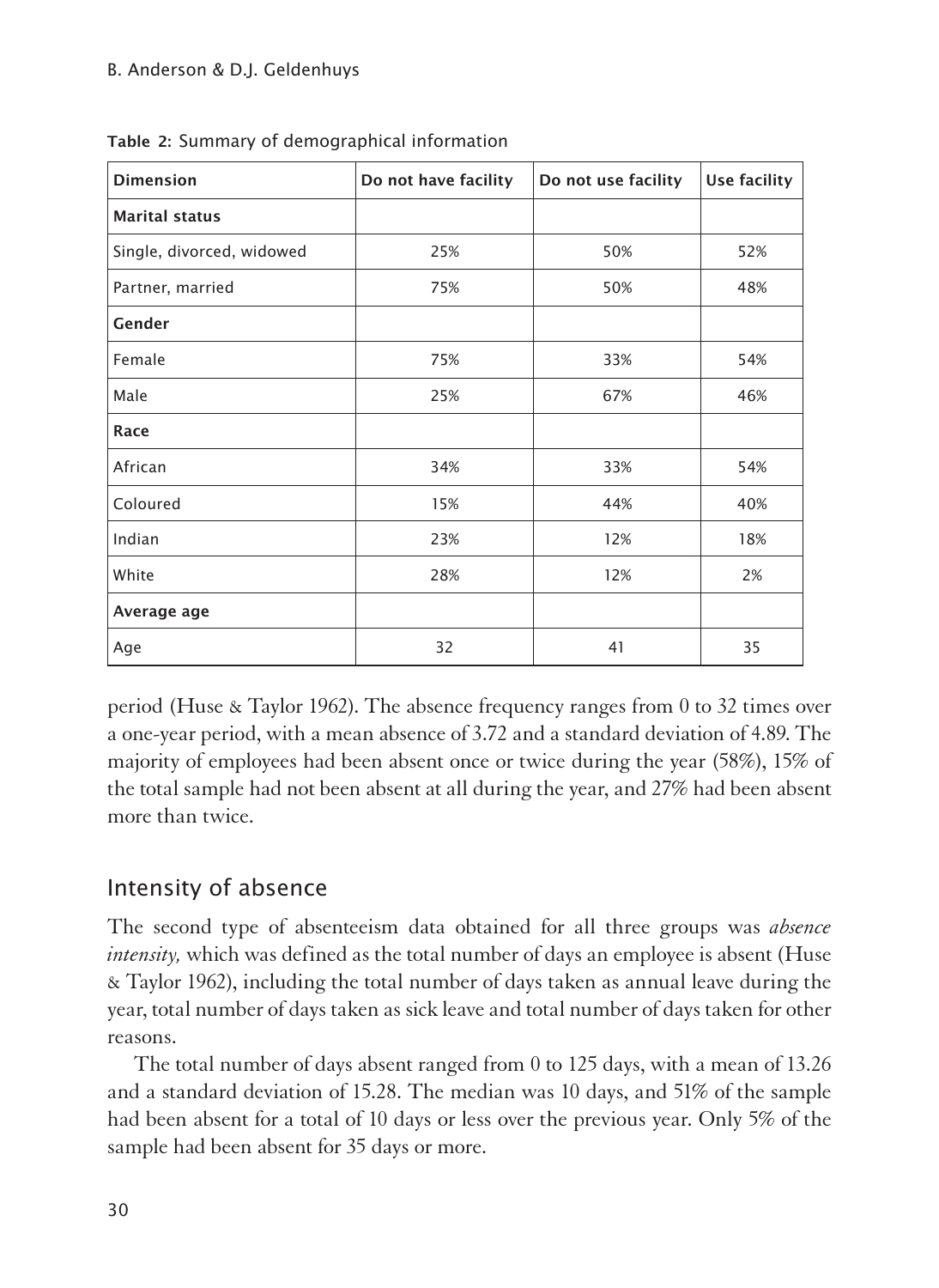The number of annual days of leave taken by the total sample ranged from a minimum of 0 to a maximum of 48 days, with a mean of 9.27 and a standard deviation of 9.75. Only 7% had not taken any sick leave, and 35% had taken up to seven days, which is the median number of annual sick days. The number of days of sick leave taken ranged from 0 to 28 days, with a mean of 1.80 and a standard deviation of 3.6. Slightly less than half of the sample (45%) had not taken sick leave, while 44% had taken two days or less. Twenty-four respondents constituted the 11% of the sample that had taken more than two days' sick leave throughout the year. Other leave taken (such as family responsibility leave and overtime leave) ranged from 0 to a maximum of 103 days, with a mean of 1.34 and a standard deviation of 9.28. Only 30% of the sample had recorded this type of leave, and of that percentage, 27% had been absent from 0.5 to two days in total.

### Attitudinal absence

The third type of absenteeism data obtained for all three research groups was attitudinal absence, which was defined as the frequency of 'one day' absences (Huse & Taylor 1962). The frequency of attitudinal absence in the total sample ranged from 0 to 23 times, with a mean of 1.76 and a standard deviation of 2.98. The median incidence was once, with 42% of the respondents having been absent for one day once and 28% not having been absent for one day at all. One in three employees in the total sample, however, had been recorded as being absent twice or more for one day at a time.

#### Medical absence

1The final type of absenteeism data collected were *medical absences,* defined as the frequency of absences of three days or longer that are attributed to sick leave (Huse & Taylor 1962). The frequency of medical absences in the total sample was low, and only 21% of employees had been recorded as being medically absent. Of the respondents, 78% had never taken sick leave for more than three days, and only 1% had taken medical absences more than twice. The analysis conducted on this type of absenteeism was therefore limited.

A summary of the descriptive information for the different types of absenteeism present in the total research sample is shown in Table 3.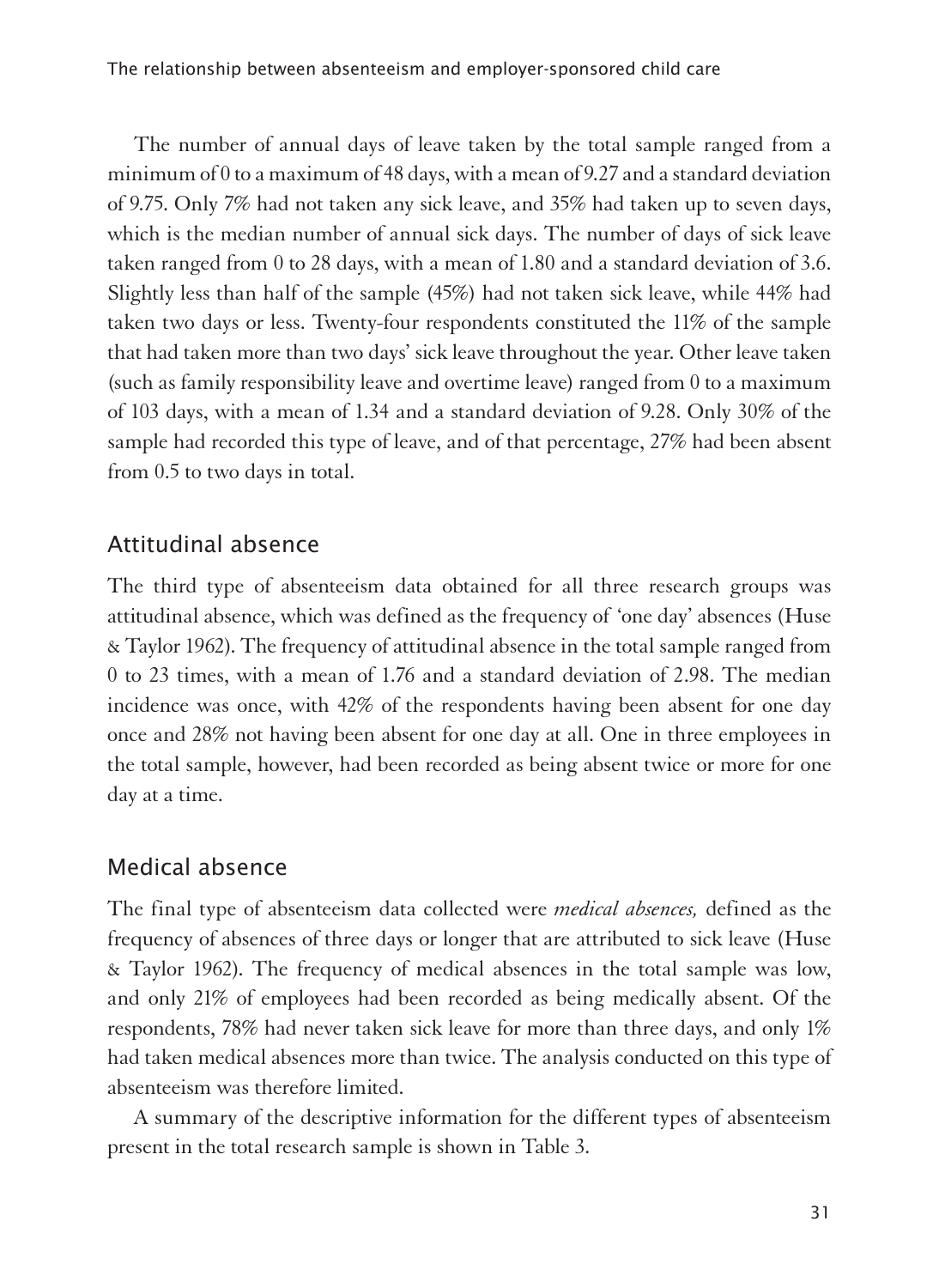|                             | Mean  | <b>Standard deviation</b> | Median | Minimum | <b>Maximum</b> |
|-----------------------------|-------|---------------------------|--------|---------|----------------|
| Absence frequency           | 3.72  | 4.88                      | 2.00   | 0.00    | 32.00          |
| Absence intensity           |       |                           |        |         |                |
| Total days absent           | 13.26 | 15.28                     | 9.75   | 0.00    | 125.00         |
| Annual days absent          | 9.27  | 9.75                      | 7.00   | 0.00    | 48.00          |
| Number of sick days absent  | 1.80  | 3.63                      | 1.00   | 0.00    | 28.00          |
| Number of other days absent | 1.34  | 9.28                      | 0.00   | 0.00    | 103.00         |
| Attitudinal absence         | 1.76  | 2.98                      | 1.00   | 0.00    | 23.00          |
| Medical absence             | 0.21  | 0.42                      | 0.00   | 0.00    | 2.00           |

Table 3: Summary of the descriptive information for the different types of absenteeism present in the total research sample

# The impact of an on-site ESCC facility on the frequency of absenteeism

1As shown in Table 4, significant differences were found between the three groups with regard to the frequency of absenteeism. The effect size was strong  $(r^2 = 0.111,$ p < 0.01), and comparisons using the Tukey and Dunnet post-hoc tests indicated that the mean frequency of absenteeism for respondents without access to an on-site ESCC facility was significantly higher than respondents with access to an on-site ESCC facility, regardless of whether they use it or not. There were no significant differences between employees with access to an on-site ESCC facility who use the facility and those who do not.

#### Impact of an on-site ESCC facility on the intensity of absenteeism

1As shown in Table 5, a statistically significant difference was found between the three groups with regard to total days absent as well as number of annual days absent, but not for number of sick days absent. The effect size was strong  $(r^2 = 0.177)$ ,  $p < 0.01$ ) for both total days absent and annual days absent ( $r^2 = 0.272$ ,  $p < 0.01$ ), and comparisons using the Tukey and Dunnett post-hoc tests indicated that the mean frequency of absenteeism for respondents without access to an on-site ESCC facility was significantly higher than for respondents with access to an on-site ESCC facility, regardless of whether they use it or not. There were no significant differences between employees who use the facility and those who do not.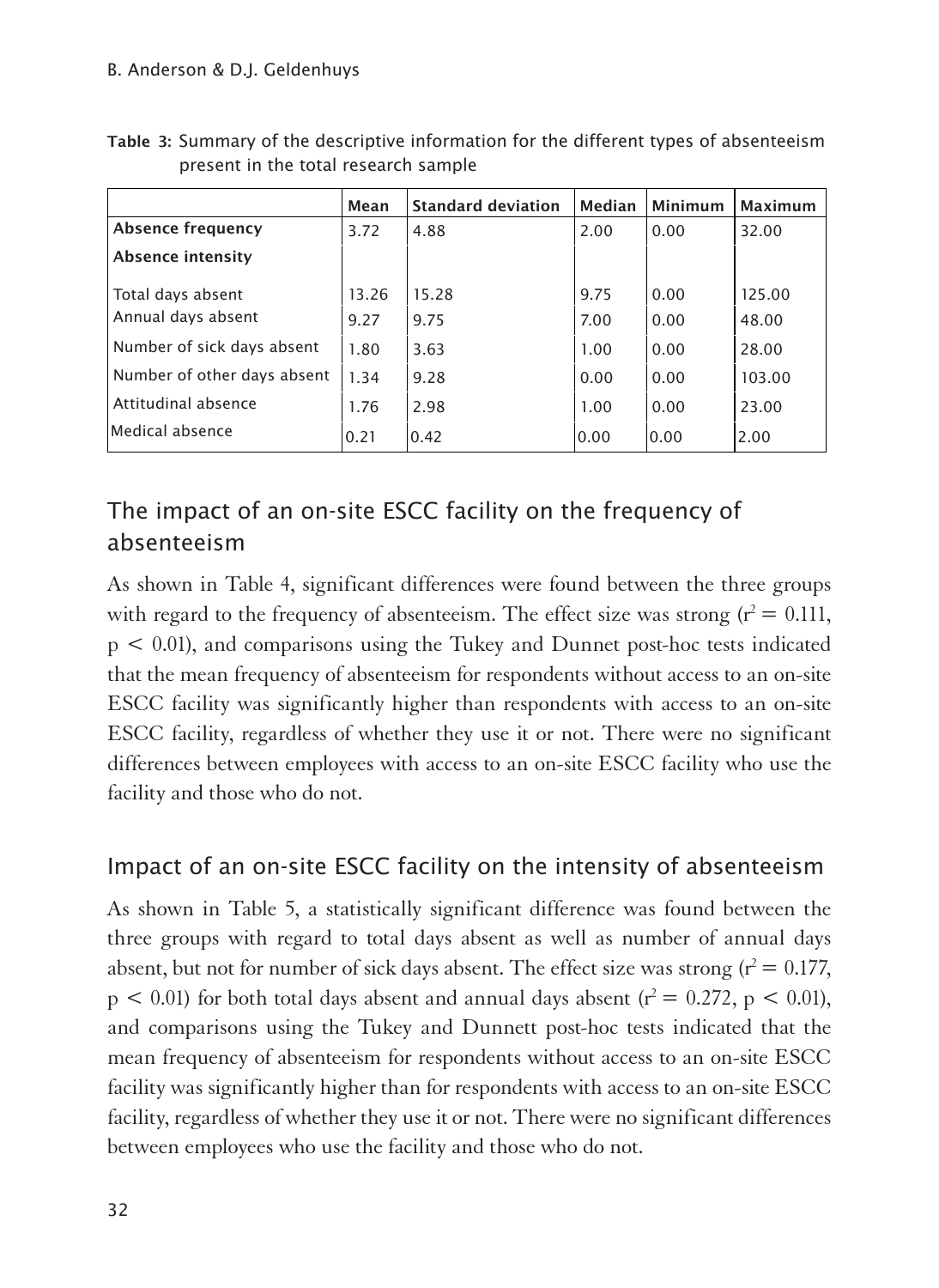The relationship between absenteeism and employer-sponsored child care

| Absenteeism<br>variable | Group                   | N   | M    | <b>SD</b> | <b>ANOVA</b> |       | Sig.     | <b>Effect size</b><br>(eta squared) |
|-------------------------|-------------------------|-----|------|-----------|--------------|-------|----------|-------------------------------------|
| Absence<br>frequency    | Do not have<br>facility | 104 | 5.37 | 6.19      | $F(2.213)=$  | 16.93 | $0.000*$ | 0.111                               |
|                         | Do not use<br>facility  | 54  | 1.70 | 1.55      |              |       |          |                                     |
|                         | Use facility            | 58  | 2.64 | 2.93      |              |       |          |                                     |

Table 4: Impact of an on-site ESCC facility on the frequency of absenteeism

 $* = p < 0.01$ 

Table 5: Impact of an on-site ESCC facility on the intensity of absenteeism

| Absenteeism<br>variable | Group                   | N   | М     | <b>SD</b> | <b>ANOVA</b> |       | Sig.    | <b>Effect size</b><br>(eta squared) |
|-------------------------|-------------------------|-----|-------|-----------|--------------|-------|---------|-------------------------------------|
| Total days<br>absent    | Do not have<br>facility | 104 | 19.85 | 18.86     |              |       |         |                                     |
|                         | Do not use<br>facility  | 54  | 5.70  | 6.51      | $F(2.213)=$  | 23.7  | $.000*$ | 0.177                               |
|                         | Use facility            | 58  | 8.50  | 6.51      |              |       |         |                                     |
| Annual days<br>absent   | Do not have<br>facility | 104 | 14.52 | 10.92     |              |       |         |                                     |
|                         | Do not use<br>facility  | 54  | 3.88  | 4.87      | $F(2.213)=$  | 38.18 | $.000*$ | 0.272                               |
|                         | Use facility            | 58  | 4.86  | 4.88      |              |       |         |                                     |
| Number of<br>sick days  | Do not have<br>facility | 104 | 1.82  | 3.28      |              |       |         |                                     |
| absent                  | Do not use<br>facility  | 54  | 1.56  | 4.24      | $F(2.213)=$  | 0.18  | .836    | 0.002                               |
|                         | Use facility            | 58  | 1.97  | 3.68      |              |       |         |                                     |

 $* = p < 0.01$ 

It was not possible to examine the number of other days absent, because none of the respondents with access to an on-site ESCC facility, but who did not use it, had recorded absence for other reasons.

#### The impact of an on-site ESCC facility on attitudinal absenteeism and medical absenteeism

As shown in Table 6, a moderate significant difference  $(r^2 = 0.031, p < 0.05)$ was found between the three groups with regard to attitudinal absenteeism.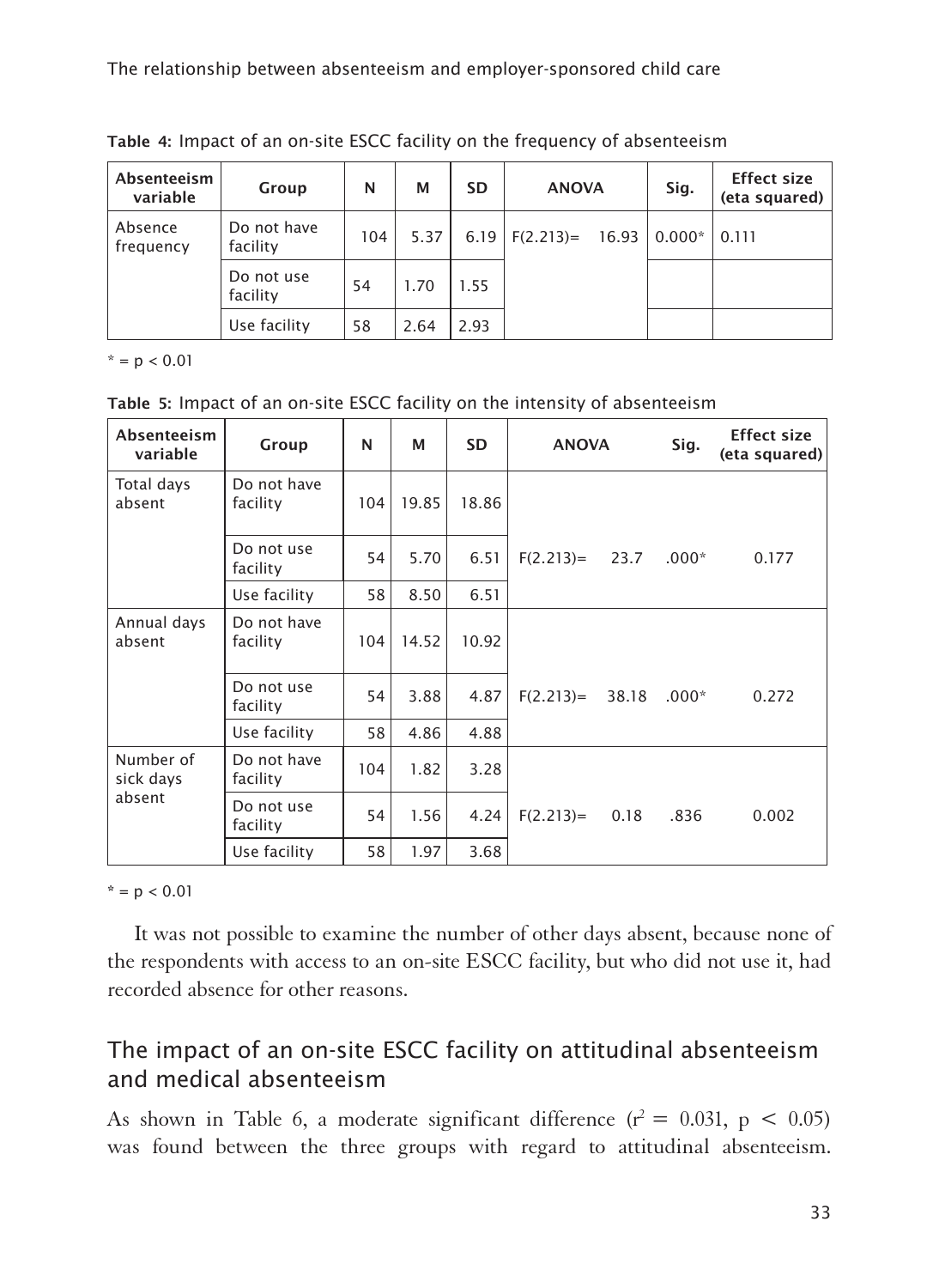Comparisons using the Tukey and Dunnett post-hoc tests indicated that the mean frequency of absenteeism for respondents without access to an on-site ESCC facility was significantly higher than for respondents with access to it, but who did not use it. There were no differences between employees with access to an on-site ESCC facility, but who either used it or did not use it, nor was there a difference between employees without an on-site ESCC facility and employees who used an on-site ESCC facility. No significant differences were found between groups with regard to medical absences.

| Absenteeism<br>variable | Group                   | N   | М    | <b>SD</b> | <b>ANOVA</b>      | Sig.    | <b>Effect size</b><br>(eta squared) |
|-------------------------|-------------------------|-----|------|-----------|-------------------|---------|-------------------------------------|
| Attitudinal<br>absence  | Do not have<br>facility | 104 | 2.28 | 3.96      |                   |         |                                     |
|                         | Do not use<br>facility  | 54  | 1.06 | 1.16      | $F(2.213) = 4.75$ | $.036*$ | 0.031                               |
|                         | Use facility            | 58  | 1.50 | 1.72      |                   |         |                                     |
| Medical<br>absence      | Do not have<br>facility | 104 | 0.23 | 0.45      |                   |         |                                     |
|                         | Do not use<br>facility  | 54  | 0.15 | 0.36      | F(2.213)<br>1.05  | .424    | 0.008                               |
|                         | Use facility            | 58  | 0.24 | 0.43      |                   |         |                                     |

Table 6: Impact of an on-site ESCC facility on attitudinal absenteeism and medical absenteeism

 $* = p < 0.05$ 

A summary of the results regarding the impact of on-site ESCC facilities on absenteeism is presented in Figure 1.

In summary, those with access to an on-site ESCC facility, regardless of whether or not they use it, showed reduced absence in terms of total days absent, annual days absent and absence frequency. In terms of sick absence, no significant differences were found between those employees with access to an on-site ESCC facility and those without it.

#### Influence of demographic variables on absenteeism

The potential influence of demographic characteristics on the different types of absenteeism was assessed by examining differences between absenteeism in terms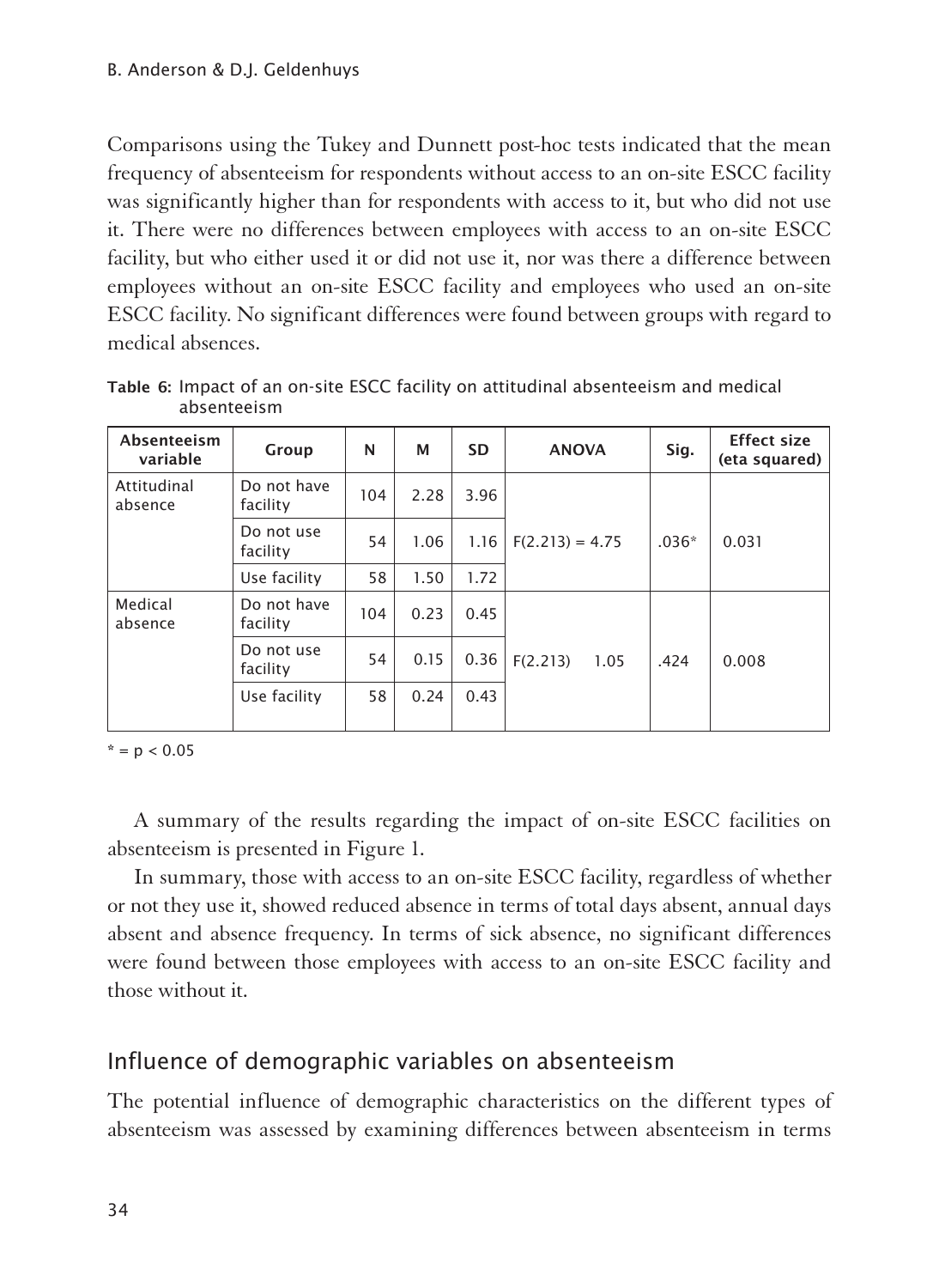

AF = Absence frequency; TDA = Total days absent; ADA = Annual days absent; NSDA = Number of sick days absent; NODA = Number of other days absent; AA = Attitudinal absence; MA = Medical absence

Figure 1: Absenteeism trends for each of the research groups

1of the categorical variables: gender, race and marital status as well as the age of the respondent.

# Gender

The research sample under study (female  $68\%$  and male  $32\%$ ) showed no significant difference between males and females in terms of overall absenteeism. The results showed that the average total days absent for females participants was 15.16 and for male participants, 11.62 over an interval of a year. Table 7 presents the means and standard deviations of absenteeism by gender.

## Marital status

1Three significant differences were found for types of absenteeism between respondents who had partners or were married and respondents who were single, divorced or widowed. Employees who had partners or were married were absent with greater frequency ( $r^2 = 0.020$ ,  $p < 0.05$ ) and had a larger number of total days absent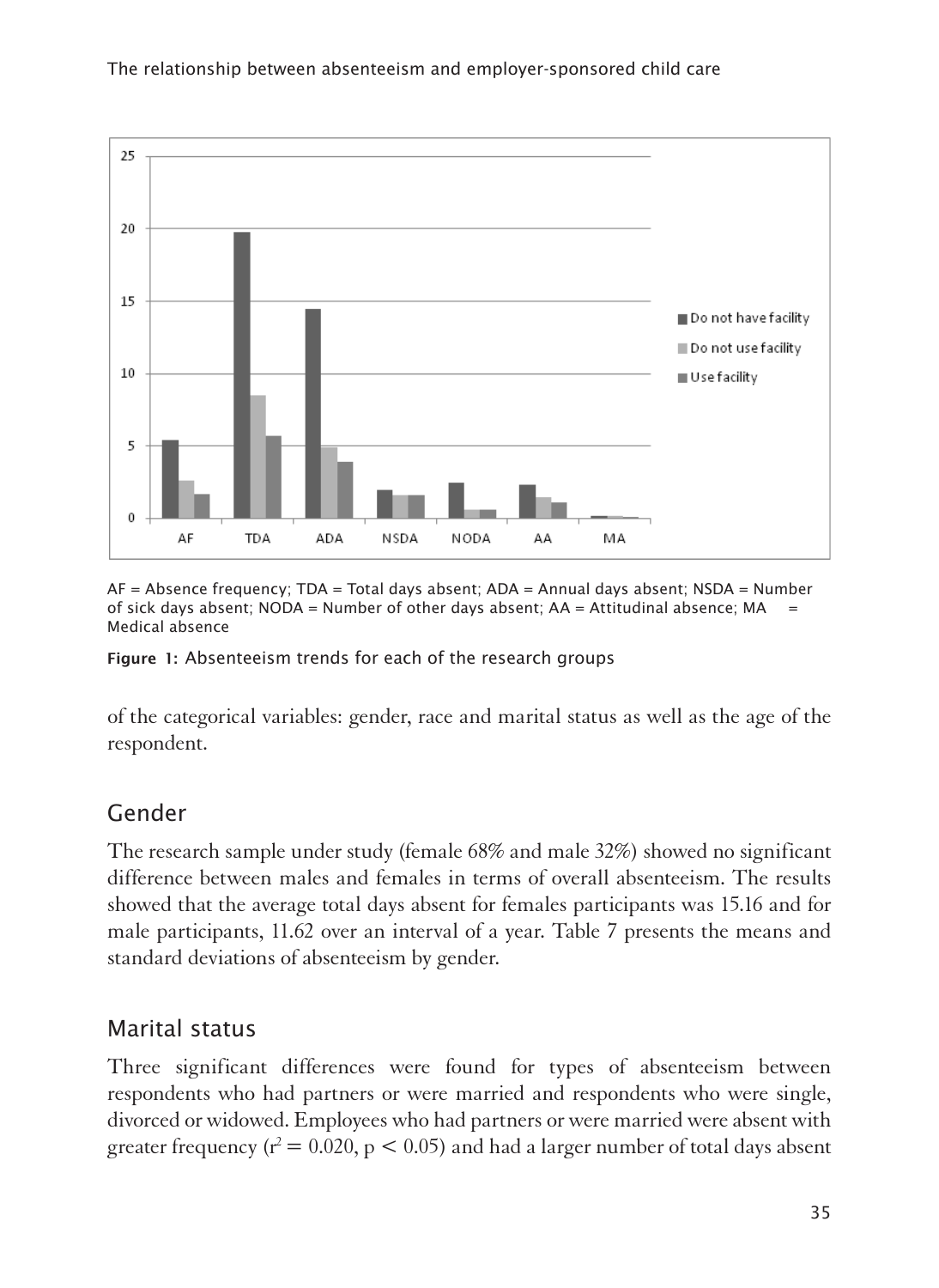|                                |      |            | Count         |    | Mean     |      |                             | <b>Standard</b><br><b>Deviation</b> | <b>Median</b> | <b>Minimum</b> | <b>Maximum</b> |
|--------------------------------|------|------------|---------------|----|----------|------|-----------------------------|-------------------------------------|---------------|----------------|----------------|
| Absence                        |      | Female     | 132           |    |          | 4.28 |                             | 4.97                                | 2.00          | 0.00           | 20.00          |
| frequency                      | Male |            |               | 63 | 3.08     |      |                             | 5.18                                | 1.00          | 0.00           | 32.00          |
| Total days absent              |      | Female     | 132           |    | 15.16    |      |                             | 17.97                               | 11.25         | 0.00           | 125.00         |
|                                | Male |            |               | 63 | 11.62    |      |                             | 9.45                                | 9.00          | 0.00           | 33.00          |
| Annual days                    |      | Female     | 132           |    | 10.16    |      |                             | 10.57                               | 7.00          | 0.00           | 48.00          |
| absent                         | Male |            |               | 63 | 8.82     |      |                             | 8.80                                | 6.50          | 0.00           | 29.00          |
| Number of sick                 |      | Female     | 132           |    | 2.02     |      |                             | 3.77                                | 1.00          | 0.00           | 28.00          |
| days absent                    | Male |            |               | 63 | 1.65     |      |                             | 3.66                                | 0.00          | 0.00           | 17.00          |
| Number of other<br>days absent |      | Female     | 132           |    |          | 2.01 |                             | 11.82                               | 0.00          | 0.00           | 103.00         |
|                                | Male |            |               | 63 |          | 0.36 |                             | 1.08                                | 0.00          | 0.00           | 8.00           |
| Attitudinal                    |      | Female     | 132           |    | 1.82     |      |                             | 2.64                                | 1.00          | 0.00           | 13.00          |
| absence                        | Male |            |               | 63 | 1.89     |      |                             | 3.91                                | 1.00          | 0.00           | 23.00          |
| Medical absence                |      | Female     | 132           |    | 0.24     |      |                             | 0.45                                | 0.00          | 0.00           | 2.00           |
|                                | Male |            |               | 63 | 0.19     |      |                             | 0.40                                | 0.00          | 0.00           | 1.00           |
|                                |      |            | <b>T-test</b> |    |          |      | Sig.                        |                                     |               |                |                |
| Absence frequency              |      | $t(118) =$ |               |    | 1.534    |      | .128                        |                                     |               |                |                |
| Total days absent              |      | $t(191) =$ |               |    | 1.803    |      | .073                        |                                     |               |                |                |
| Annual days absent             |      | $t(193) =$ |               |    | .876     |      | .382                        |                                     |               |                |                |
| Number of sick days<br>absent  |      | $t(193) =$ |               |    | .651     |      | .516                        |                                     |               |                |                |
| Number of other days           |      | (102)      |               |    | $\cdots$ |      | $\sim$ $\rightarrow$ $\sim$ |                                     |               |                |                |

Table 7: Absenteeism means and standard deviations by gender

absent  $\left| \begin{array}{c} t(193)= \\ t(193)= \end{array} \right|$  1.105 .271 Attitudinal absence  $|t(193)=$   $|$  -.149  $|$  .882 Medical absence  $|t(193)= |786|$  .433

 $(r^2 = 0.022, p < 0.05)$  than those who were single. The study shows that the average absence frequency for single, divorced or widowed respondents was 2.90, in contrast with the average absence frequency for partner or married respondents at 4.23. In terms of total number of days absent, single, divorced or widowed respondents on average were absent for 10.34 days per annum, and partnered or married respondents were absent on average for 15.09 days per annum. The effect sizes for these differences were small, however. A moderate effect size  $(r^2 = 0.050, p < 0.05)$  was found for annual leave taken by employees with partners or who were married, who took significantly more annual leave than employees who were single. Table 8 presents the means and standard deviations for absenteeism by marital status.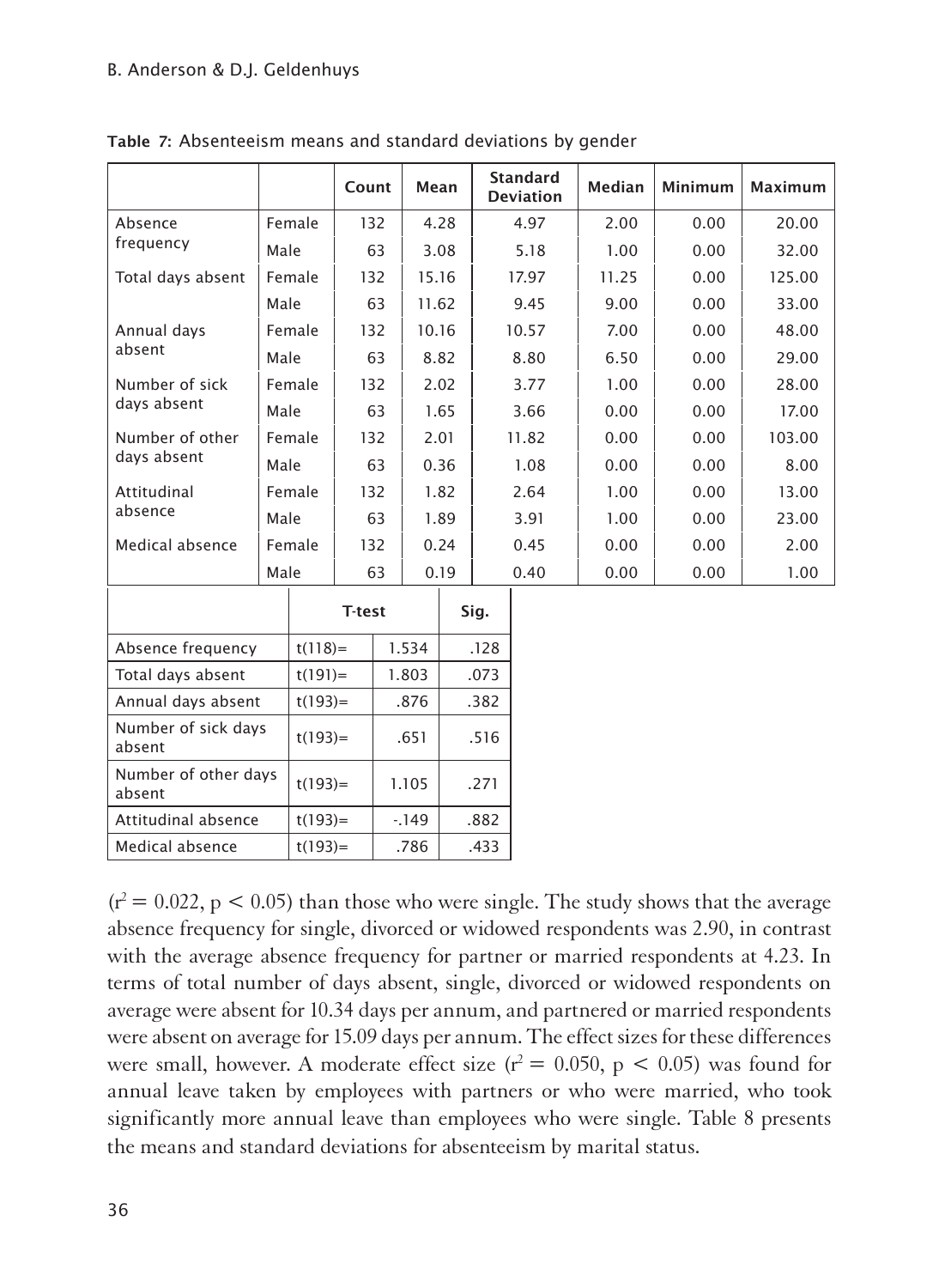|                                |                              |                   | Count    | Mean    | <b>Standard</b><br>deviation | Median | Minimum | Maximum |
|--------------------------------|------------------------------|-------------------|----------|---------|------------------------------|--------|---------|---------|
| Absence                        |                              |                   |          |         |                              |        |         |         |
| frequency                      | Single, divorced,<br>widowed |                   | 83       | 2.90    | 3.82                         | 1.00   | 0.00    | 19.00   |
|                                |                              | Partner, married  | 133      | 4.23    | 5.39                         | 2.00   | 0.00    | 32.00   |
| Total days<br>absent           | Widowed                      | Single, divorced, | 83       | 10.34   | 15.34                        | 7.00   | 0.00    | 125.00  |
|                                |                              | Partner, married  | 133      | 15.09   | 15.02                        | 13.00  | 0.00    | 109.00  |
| Annual<br>days absent          | widowed                      | Single, divorced, | 83       | 6.67    | 7.51                         | 2.00   | 0.00    | 28.00   |
|                                |                              | Partner, married  | 133      | 10.89   | 10.63                        | 8.00   | 0.00    | 48.00   |
| Number of<br>sick days         | widowed                      | Single, divorced, | 83       | 1.48    | 3.79                         | 0.00   | 0.00    | 28.00   |
| absent                         |                              | Partner, married  | 133      | 1.99    | 3.53                         | 1.00   | 0.00    | 17.00   |
| Number of<br>other days        | Single, divorced,<br>widowed |                   | 83       | 1.54    | 11.29                        | 0.00   | 0.00    | 103.00  |
| absent                         |                              | Partner, married  | 133      | 1.23    | 7.82                         | 0.00   | 0.00    | 87.00   |
| Attitudinal<br>absence         | widowed                      | Single, divorced, | 83       | 1.78    | 2.90                         | 1.00   | 0.00    | 19.00   |
|                                |                              | Partner, married  | 133      | 1.75    | 3.05                         | 1.00   | 0.00    | 23.00   |
| Medical<br>absence             | widowed                      | Single, divorced, | 83       | 0.17    | 0.38                         | 0.00   | 0.00    | 1.00    |
|                                |                              | Partner, married  | 133      | 0.24    | 0.45                         | 0.00   | 0.00    | 2.00    |
|                                |                              |                   |          |         | <b>Effect size</b>           |        |         |         |
|                                |                              | <b>T-test</b>     |          | Sig.    | (eta squared)                |        |         |         |
| Absence frequency              |                              | $t(214)=$         | $-2.103$ | $.037*$ | 0.020                        |        |         |         |
| Total days absent              |                              | $t(210)=$         | $-2.244$ | $.026*$ | 0.022                        |        |         |         |
| Annual days absent             |                              | $t(214)=$         | $-3.412$ | $.001*$ | 0.050                        |        |         |         |
| Number of sick days<br>absent  |                              | $t(211)=$         | $-1.005$ | .316    | 0.005                        |        |         |         |
| Number of other<br>days absent |                              | $t(214)=$         | .239     | .812    | 0.000                        |        |         |         |
| Attitudinal absence            |                              | $t(214)=$         | .075     | .941    | 0.000                        |        |         |         |
| Medical absence                |                              | $t(195) =$        | $-1.270$ | .223    | 0.007                        |        |         |         |

Table 8: Absenteeism means and standard deviations by marital status

 $* = p < 0.05$ 

#### Race

As shown in Table 9, no significant differences were found for race and the different types of absenteeism.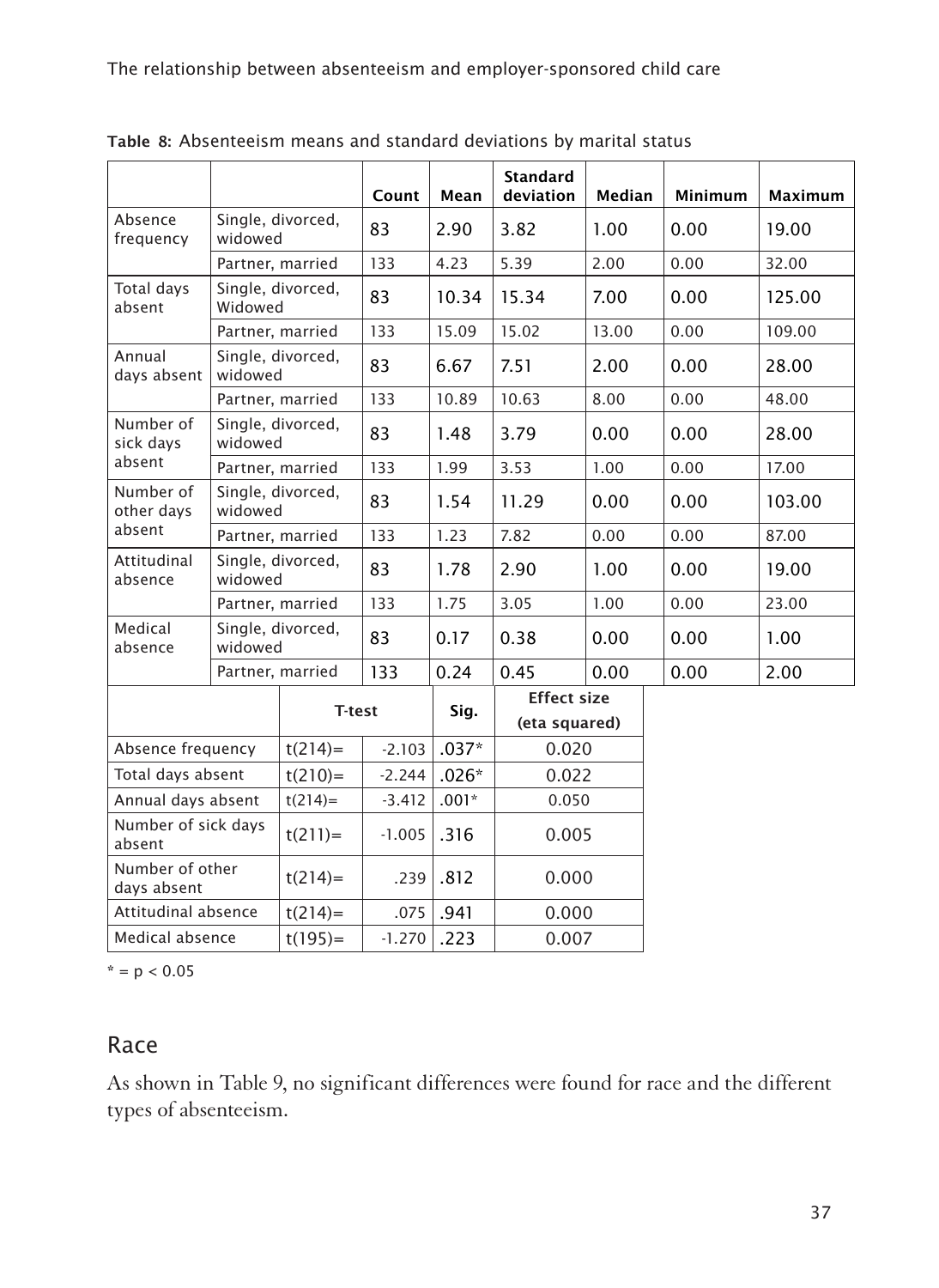#### B. Anderson & D.J. Geldenhuys

|  |  | Table 9: Absenteeism means and standard deviations by race |  |  |  |  |  |
|--|--|------------------------------------------------------------|--|--|--|--|--|
|--|--|------------------------------------------------------------|--|--|--|--|--|

|                      |          | Count | Mean  | <b>Standard</b><br>deviation | Median | <b>Minimum</b> | Maximum |
|----------------------|----------|-------|-------|------------------------------|--------|----------------|---------|
| Absence frequency    | African  | 64    | 4.36  | 5.43                         | 2.00   | 0.00           | 32.00   |
|                      | Coloured | 35    | 3.97  | 5.33                         | 1.00   | 0.00           | 20.00   |
|                      | Indian   | 52    | 3.83  | 4.98                         | 2.00   | 0.00           | 20.00   |
|                      | White    | 45    | 3.18  | 4.37                         | 1.00   | 0.00           | 16.00   |
| Total days absent    | African  | 64    | 12.88 | 17.11                        | 9.50   | 0.00           | 125.00  |
|                      | Coloured | 35    | 16.13 | 19.60                        | 14.00  | 0.00           | 109.00  |
|                      | Indian   | 52    | 13.47 | 14.51                        | 9.50   | 0.00           | 59.00   |
|                      | White    | 45    | 14.34 | 11.70                        | 15.00  | 0.00           | 36.00   |
| Annual days absent   | African  | 64    | 8.38  | 8.55                         | 2.75   | 0.00           | 29.00   |
|                      | Coloured | 35    | 9.14  | 9.68                         | 6.50   | 0.00           | 30.00   |
|                      | Indian   | 52    | 9.52  | 11.45                        | 6.75   | 0.00           | 48.00   |
|                      | White    | 45    | 12.14 | 10.34                        | 9.50   | 0.00           | 33.00   |
| Number of sick days  | African  | 64    | 1.45  | 2.29                         | 1.00   | 0.00           | 12.00   |
| absent               | Coloured | 35    | 2.99  | 6.24                         | 0.50   | 0.00           | 28.00   |
|                      | Indian   | 52    | 2.07  | 3.46                         | 1.00   | 0.00           | 16.00   |
|                      | White    | 45    | 1.47  | 2.90                         | 0.00   | 0.00           | 12.00   |
| Number of other days | African  | 64    | 2.02  | 12.83                        | 0.00   | 0.00           | 103.00  |
| absent               | Coloured | 35    | 3.11  | 14.66                        | 0.00   | 0.00           | 87.00   |
|                      | Indian   | 52    | 0.79  | 3.34                         | 0.00   | 0.00           | 24.00   |
|                      | White    | 45    | 0.18  | 0.49                         | 0.00   | 0.00           | 2.00    |
| Attitudinal absence  | African  | 64    | 2.11  | 3.81                         | 1.00   | 0.00           | 23.00   |
|                      | Coloured | 35    | 1.86  | 2.80                         | 1.00   | 0.00           | 12.00   |
|                      | Indian   | 52    | 1.69  | 2.62                         | 1.00   | 0.00           | 13.00   |
|                      | White    | 45    | 1.60  | 2.69                         | 1.00   | 0.00           | 13.00   |
| Medical absence      | African  | 64    | 0.22  | 0.42                         | 0.00   | 0.00           | 1.00    |
|                      | Coloured | 35    | 0.29  | 0.52                         | 0.00   | 0.00           | 2.00    |
|                      | Indian   | 52    | 0.27  | 0.45                         | 0.00   | 0.00           | 1.00    |
|                      | White    | 45    | 0.13  | 0.34                         | 0.00   | 0.00           | 1.00    |

|                             | <b>ANOVA</b> | Sig.  |      |
|-----------------------------|--------------|-------|------|
| Absence frequency           | $F(3.192) =$ | .485  | .693 |
| Total days absent           | $F(3.192) =$ | .343  | .794 |
| Annual days absent          | $F(3.192) =$ | 1.309 | .273 |
| Number of sick days absent  | $F(3.192) =$ | 1.553 | .202 |
| Number of other days absent | $F(3.192) =$ | .748  | .525 |
| Attitudinal absence         | $F(3.192) =$ | .290  | .833 |
| Medical absence             | $F(3.192) =$ | 1.102 | .350 |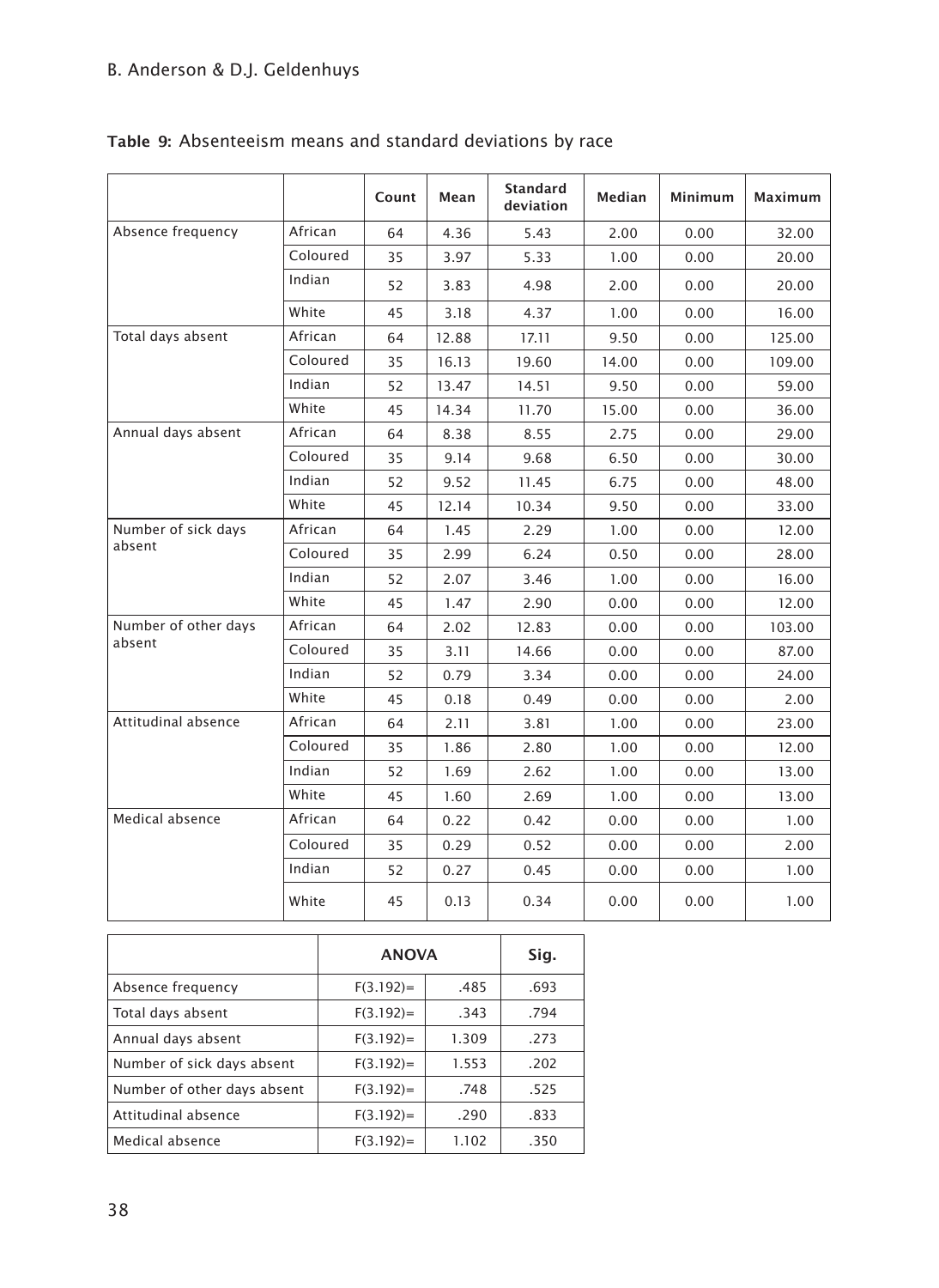## Age

1A significant relationship was found between age as a continuous variable and three of the absenteeism measures. Age was found to display a weak negative correlation  $(r = -198, p < 0.05)$  with number of annual days absent, indicating that younger respondents are more inclined to take annual leave. Moderate negative correlations  $(r = -.269, p < 0.01)$  were also found with frequency of absence and attitudinal absence, which implies that younger respondents are more inclined to take off one day at a time, and do so more frequently ( $r = -.276$ ,  $p < 0.01$ ). Table 10 presents the means and standard deviations for absenteeism by age.

|                                                             | Pearson correlation | $-052$   |  |  |  |  |  |  |
|-------------------------------------------------------------|---------------------|----------|--|--|--|--|--|--|
| Number of other days absent                                 | Sig. (2-tailed)     | .565     |  |  |  |  |  |  |
|                                                             | Pearson correlation | $-0.035$ |  |  |  |  |  |  |
| Number of sick days absent                                  | Sig. (2-tailed)     | .702     |  |  |  |  |  |  |
|                                                             | Pearson correlation | $-198*$  |  |  |  |  |  |  |
| Annual days absent                                          | Sig. (2-tailed)     | .028     |  |  |  |  |  |  |
|                                                             | Pearson correlation | $-175$   |  |  |  |  |  |  |
| Total days absent                                           | Sig. (2-tailed)     | .053     |  |  |  |  |  |  |
|                                                             | Pearson correlation | $-276**$ |  |  |  |  |  |  |
| Absence frequency                                           | Sig. (2-tailed)     | .002     |  |  |  |  |  |  |
| Attitudinal absence                                         | Pearson correlation | $-269**$ |  |  |  |  |  |  |
|                                                             | Sig. (2-tailed)     | .003     |  |  |  |  |  |  |
| Medical absence                                             | Pearson correlation | $-058$   |  |  |  |  |  |  |
|                                                             | Sig. (2-tailed)     | .519     |  |  |  |  |  |  |
| * Correlation is significant at the 0.05 level (2-tailed).  |                     |          |  |  |  |  |  |  |
| ** Correlation is significant at the 0.01 level (2-tailed). |                     |          |  |  |  |  |  |  |
| Listwise N=124                                              |                     |          |  |  |  |  |  |  |

| Table 10: Correlations between absenteeism and age |  |  |  |  |  |
|----------------------------------------------------|--|--|--|--|--|
|----------------------------------------------------|--|--|--|--|--|

# **Discussion**

1The aim of the current research was to establish the relationship between absenteeism and an on-site ESCC. The research also endeavoured to determine whether there is a relationship between absenteeism and biographical variables.

The study demonstrated that there were significant differences between the three groups with regard to the frequency of absenteeism, the total number of days absent, as well as the annual number of days absent. In all three findings, those respondents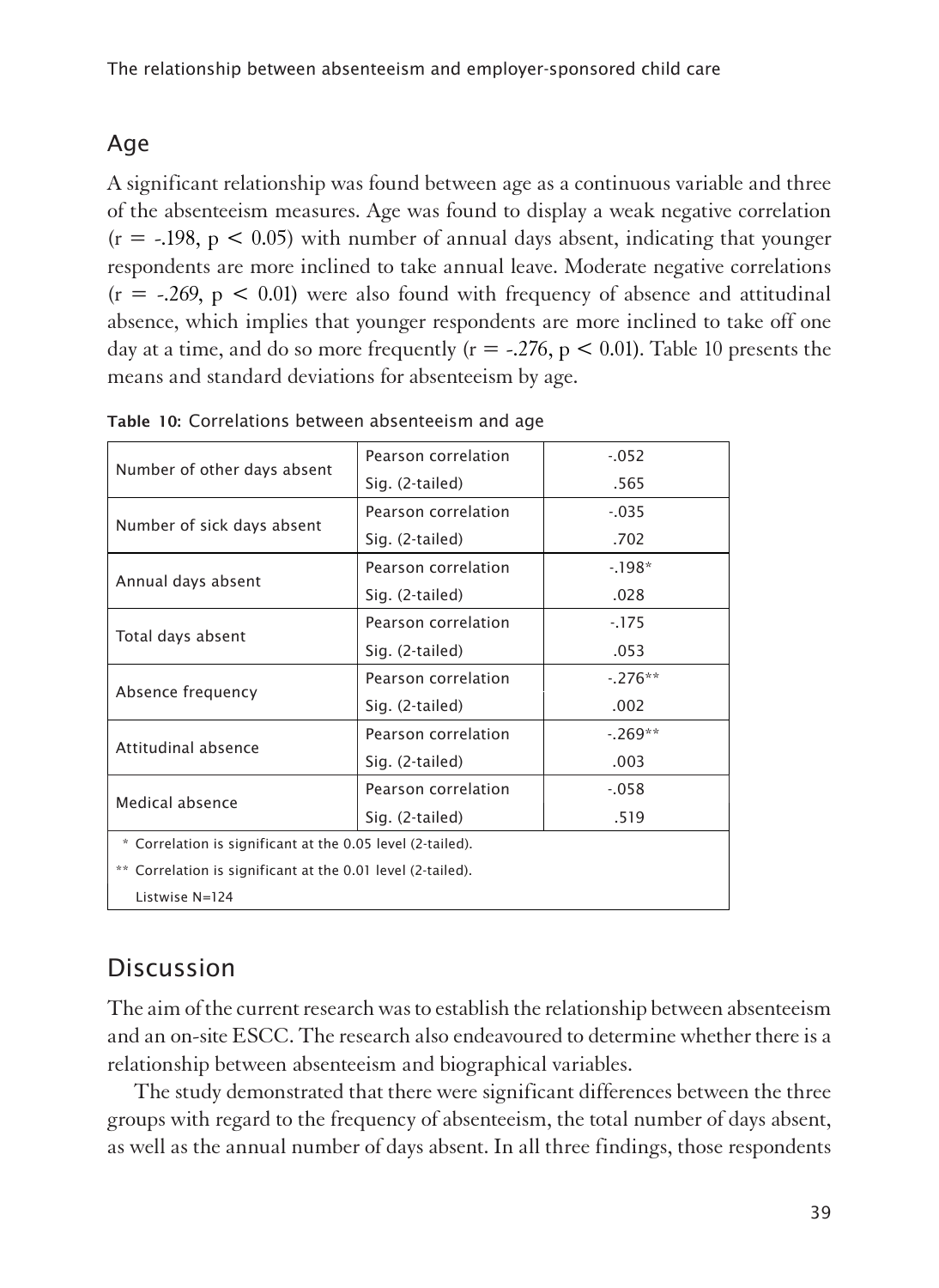without access to an on-site facility showed significantly higher absenteeism rates than respondents with access to an on-site facility, regardless of whether or not they used it.

A significant difference was also reported for attitudinal absence and medical absence, with the respondents without access once again recording higher levels of absenteeism.

The results of the current study support the results of previous studies. Milkovich and Gomez (1976) found that day-care participants' average monthly rates of turnover and absenteeism were significantly lower than those of non-participants. In other words, lower employee absenteeism and turnover rates were related to enrolment in the on-site employer-sponsored day-care centre. In a similar study by Youngblood and Chambers-Cook (in Neal, Chapman, Ingersoll-Dayton and Emlen 1993), there was a significant reduction in both turnover and absenteeism after on-site child care was introduced in a textile firm. In a more recent study, Friedman (2001) indicated that centre-using parents had missed 259 work days over the 12-month period before Honeywell had opened an on-site child-care centre, but had missed only 30 days in the 12 months after they had started using the centre.

A possible explanation for not finding a difference between those who use the available facilities and those who do not could be that employees might experience the employer as taking care of employees by making provision for child-care, even if they do not make use of the benefit. This might be evidence of the overall attitude of the employer towards employees. Landy and Conte (2004) refer to research findings indicating that supportive supervision is closely related to work**–**life balance. According to these findings, employees were less concerned about on-site child care than about the employer's realisation that child care was an important value for its employees. This is also in line with Rhoades and Eisenberger (2002), who refer to studies indicating that a lack of managerial support relates to withdrawal behaviour.

The implications of these findings are that, although it is highly unlikely that organisations will completely eradicate absenteeism, the introduction of ESCC facilities can assist in managing one of South Africa's most serious discipline problems, namely absenteeism.

Regarding the influence of biographical variables, no significant difference was found with respect to absenteeism based on gender. This finding is in contrast with a large body of research indicating that absenteeism is higher among women than among men (Fried, Melamed & Ben-David 2002; Johnson, Croghan & Crawford 2003; Siu 2002). Various factors could have contributed to these disparate findings, including the continuously changing perceptions of women and their roles both within the world of work as well as their domestic role (Robbins et al. 2009. The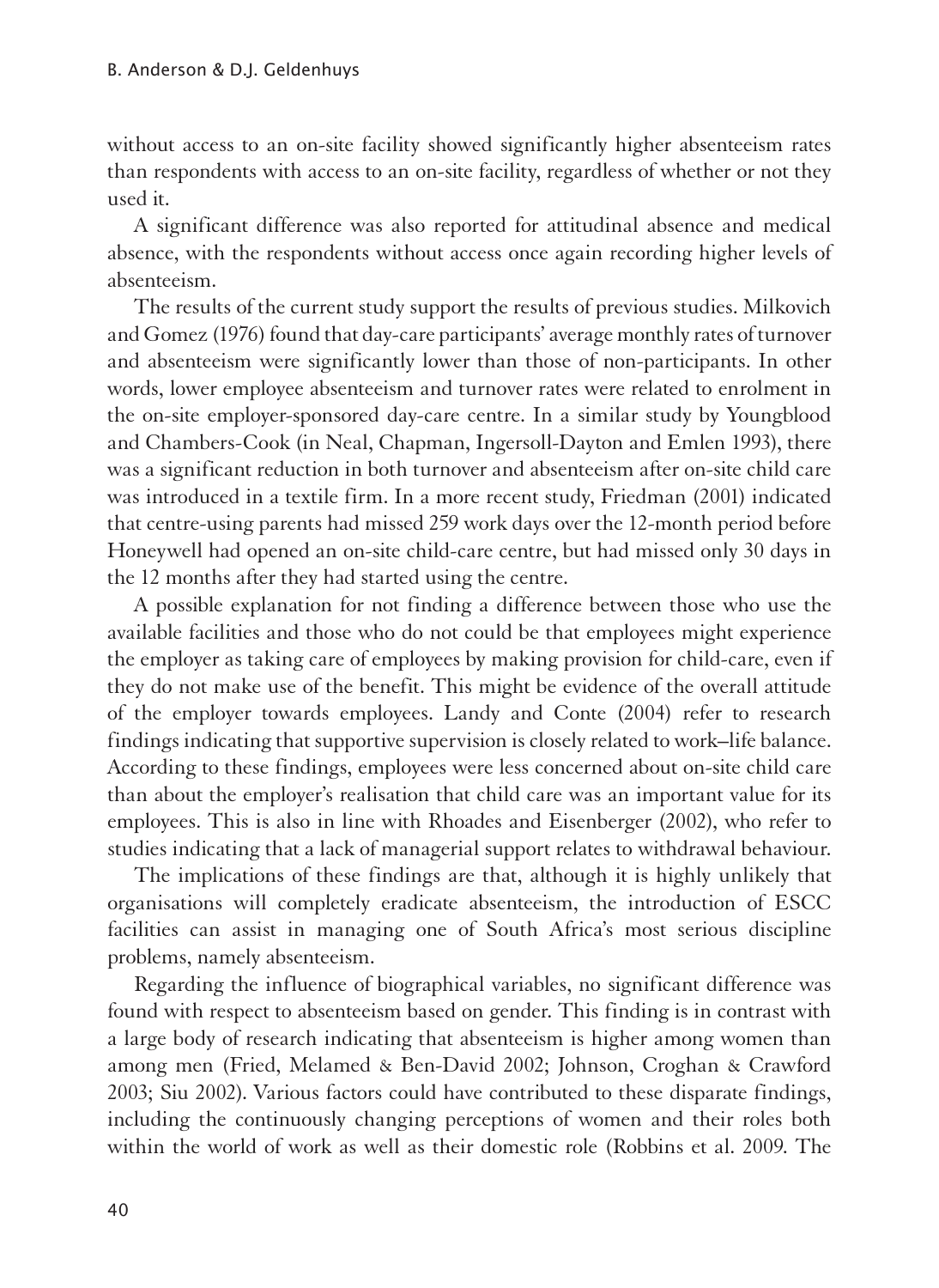implication of the finding of this current study is that the need for the provision of child care in future might also be experienced by male workers.

Regarding marital status, it was found that employees who were married or who were involved in a relationship were more absent than their single counterparts. This finding is in contrast with previous studies (Hogue & Islam 2003; Lau, Au & Ho 2003) that have found that marital status is not a significant factor in determining the proneness of an employee to absenteeism. A possible argument to explain these findings could be that married employees are more likely to have children and hence more family responsibilities. These employees may also take more annual leave than their counterparts, for instance during school holidays; these employees would thus probably benefit most from ESCC centres or programmes.

According to Robbins et al. (2001), the literature indicates that married employees have fewer absences than their unmarried co-workers. The authors postulate that marriage imposes increased responsibilities that make a job more valuable and important, and that married employees will therefore be less likely to miss work. The question of causation, however, remains unclear, as it is possible that unmarried employees might also report low levels of absenteeism, given that absenteeism is dependent on different factors. The effect of marital status on absenteeism is thus mixed, and there is room for further investigation. The impact of this demographic variable on absenteeism remains open.

No significant differences were found on the basis of race. This finding is in contrast with previous studies (McKay & McDaniel 2006; Roth, Huffcutt & Bobko 2003) that have found that black employees are more likely to be absent from work than white employees. Avery, McKay, Wilson and Tonidandel (2007) found that this difference was more pronounced when employees were of the opinion that their employers place little value on diversity. In their study, Avery et al. viewed valuing diversity as an indicator of organisational support. The implication of the finding of the current study is that different race groups might benefit equally from ESCC centres or programmes.

Although weak, a negative relationship was found between age and absenteeism. Currently, the literature posits that absenteeism is negatively related to age (Johnson et al. 2003; Lau et al. 2003; Voss, Floderus & Diderichsen 2001). This implies that absenteeism is higher among younger employees. Furthermore, Siu (2002) and Voss et al. (2001) found that short periods of sick leave are more common among younger employees, probably because older employees usually occupy positions of higher responsibility at work and will not request sick leave for minor illnesses. In cases where a positive relationship was found between absenteeism and age, the reasons cited were health deterioration of older employees and longer recovery when injured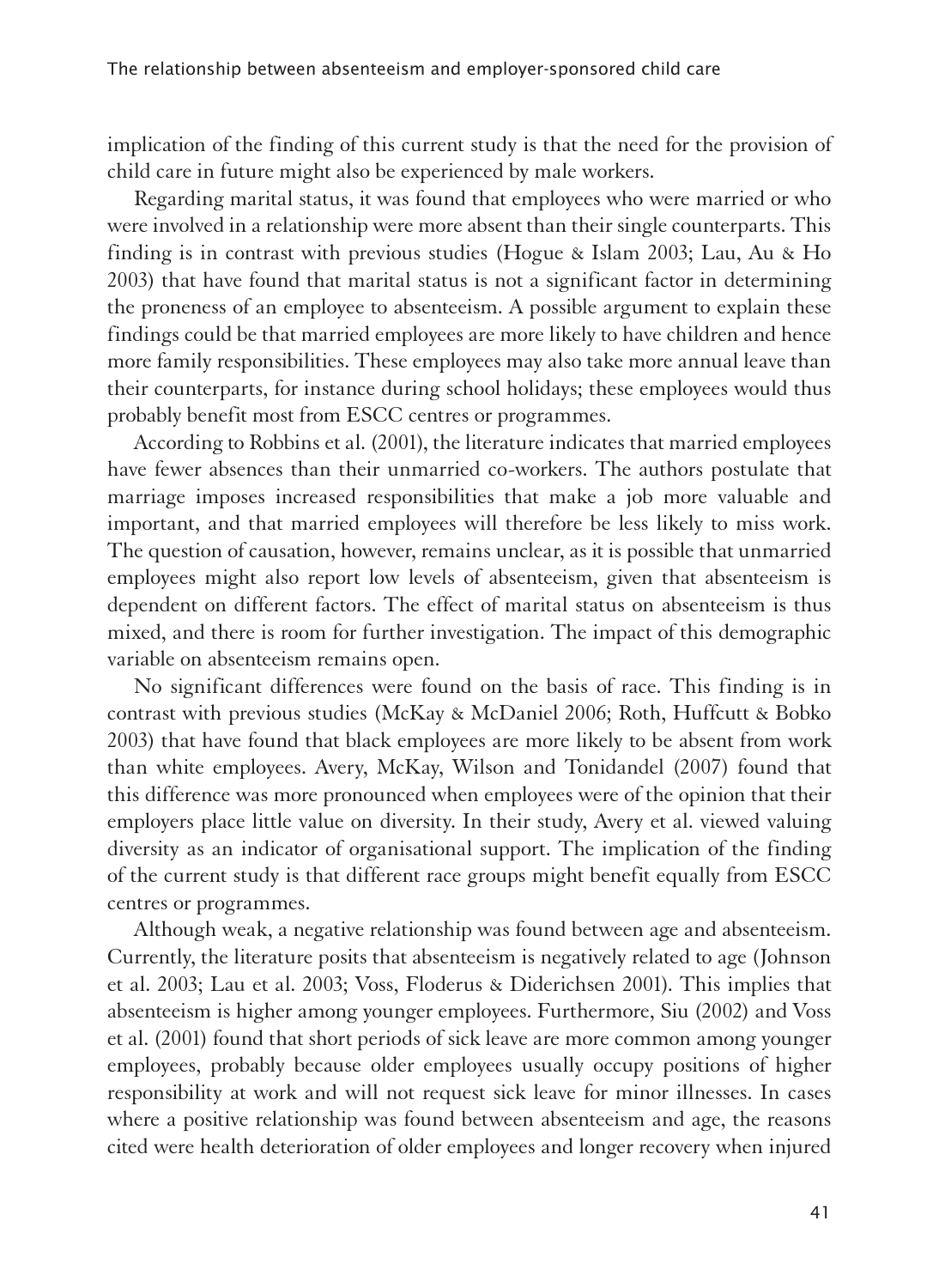(Peiro et al. in Siu 2002; Robbins et al. 2009). The implication is that older employees will not benefit as much as younger employees from ESCC centres, probably because their children are older than the children of younger employees and therefore need less care.

### Conclusion

1In summary, the results of this study indicate a significant negative relationship between on-site employer-sponsored childcare and absenteeism. Regarding the influence of demographical variables, significant differences were found with respect to absenteeism-based marital status and age, while no significant difference was found with respect to absenteeism based on gender and race.

The study had certain shortcomings. Only two companies were compared. It is uncertain whether the annual number of days' leave granted to each group of respondents as per company policy differed or whether they were the same.

It is therefore recommended that more companies be compared, that the real return on investment be determined, as well as the long-term effect of an on-site ESCC facility on absenteeism, turnover and employee engagement. Lastly, alternatives to the implementation of an on-site ESCC facility, such as backup or emergency centres, could also be investigated.

It can be concluded that, despite the shortcomings of this study, a contribution was made regarding the use of ESCC for managing absenteeism in the South African work context. The cost involved in implementing ESCC might well be covered by the savings of reducing the high absenteeism rates of employees.

## References

- Arthur, M.M. & Cook, A. 2004. 'Taking stock of work–family initiatives: How announcements of 'family-friendly' human resource decisions affect shareholder value', *Industrial and Labor Relations Review,* 57: 559–613.
- Avery, D.R., McKay, P.F., Wilson, D.C. & Tonidandel, S. 2007. *Personnel Psychology,* 60: 875–902.
- Brooke, P.P. 1986. 'Beyond the Steers and Rhodes model of employee attendance', *Academy of Management Review,* 11: 345–361.
- Burton, J.P., Lee. T.W. & Holtom, B.C. 2002. 'The influence of motivation to attend, ability to attend, and organisational commitment on different types of absence behaviours', *Journal of Managerial Issues,* 14, 181–197.
- Connelly, R., DeGraff, D.S. & Willis, R.A. 2004. 'The value of employer sponsored child care to employees', *Industrial Relations,* 43: 759–792.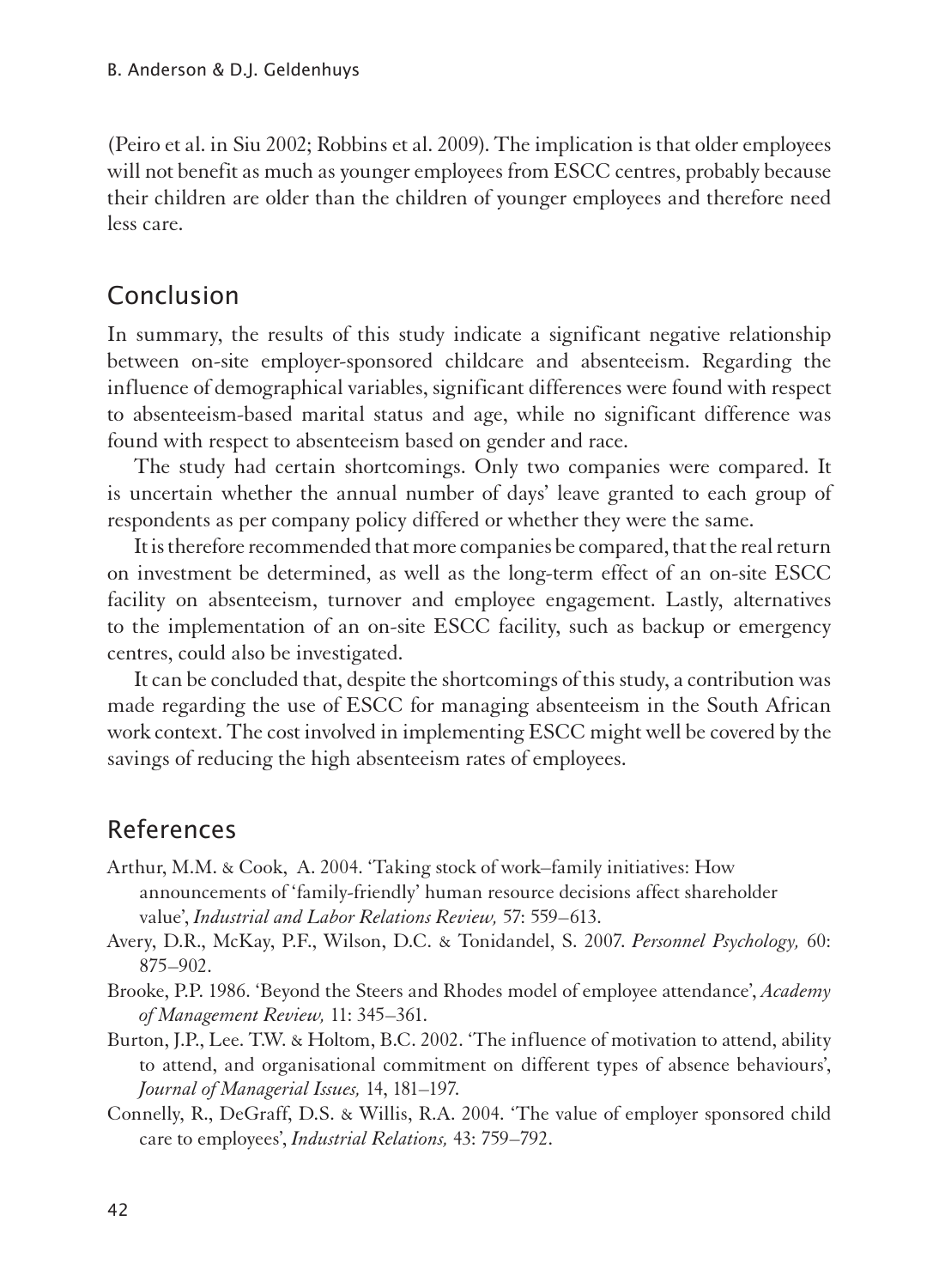- De Boer, E.M., Bakker, A.B., Syroit, J.E. & Schaufeli, W.B. 2002. 'Unfairness at work as a predictor of absenteeism', *Journal of Organisational Behaviour,* 23: 181–191.
- Department of Social Development. 2001. Guidelines for Day Care. April 2001. [Online] Available at: http://www.info.gov.za/aboutgovt/contacts/dept/socialdevelopment.htm.
- Ericson, D. 2001. 'Lessons in absenteeism management', *Benefits Canada,* 25: 89–91.
- Field, A. 2005. *Discovering Statistics Using SPSS Mind* (2nd edition). London: Sage.
- Fried, Y., Melamed, S. & Ben-David, H. 2002. 'The joint effects of noise, job complexity, and gender on employee sickness absence: Exploratory study across 21 organisations – the CORDIS study', *Journal of Occupational and Organisational Psychology*, 75: 131–144.
- Friedman, D.E. 2001. 'Employer supports for parents with young children', *The Future for Children,* 11: 63–77.
- Goff, S.J., Mount, M.K. & Jamison, R.L. 1990. 'Employer supported child care, work/family conflict, and absenteeism: A field study', *Personnel Psychology,* 43: 793–809.
- Goldberg, C.B. & Waldman, D.A. 2000. 'Modelling employee absenteeism: Testing alternative measures and mediated effects on job satisfaction', *Journal of Organisational Behaviour,* 21: 665–666.
- Harrison, D.A. & Hulin, C.L. 1989. 'Investigations of absenteeism: Using event history models to study the absence-taking process', *Journal of Applied Psychology,* 74: 300–316.
- Harrison, D.A., & Martocchio, J.J. 1998. 'Time for absenteeism: A 20-year review of origins, offshoots, and outcomes', *Journal of Management,* 24: 305–350.
- Hoque, E. & Islam, M. 2003. 'Contribution of some behavioural factors to absenteeism of manufacturing workers in Bangladesh', *Pakistan Journal of Psychological Research,* 18: 81–95.
- Huse, E.F. & Taylor, E.K. 1962. 'Reliability of absence measures', *Journal of Applied Psychology*, 46: 159–160.
- Johnson, C.J., Croghan, E. & Crawford, J. 2003. 'The problem and management of sickness absence in the National Health Service', *Journal of Nursing Management*, 11: 336–342.
- Kelly, E.L. 2003. 'The strange history of employer-sponsored childcare: Interested actors, uncertainty, and the transformation of law on organisational fields', *American Journal of Sociology*, 2002: 606– 649.
- Kerlinger, F.N. & Lee, H.B. 2000. *Foundations of Behavioural Research.* New York: Harcourt College.
- Kossek, E.E. & Nichol, V. 1992. 'The effects of on-site child care on employee attitudes and performance', *Personnel Psychology,* 45: 485–509.
- Kossek, E.E., Dass, P. & DeMarr, B. 1994. 'The dominant logic of employer sponsored work and family initiatives: Human resource managers' institutional role', *Human Relations,*  47: 1121–1149.
- Landy, F.J. & Conte, J.M. 2004. *Work in the 21<sup>st</sup> century: An Introduction to Industrial and Organisational Psychology.* New York: McGraw-Hill.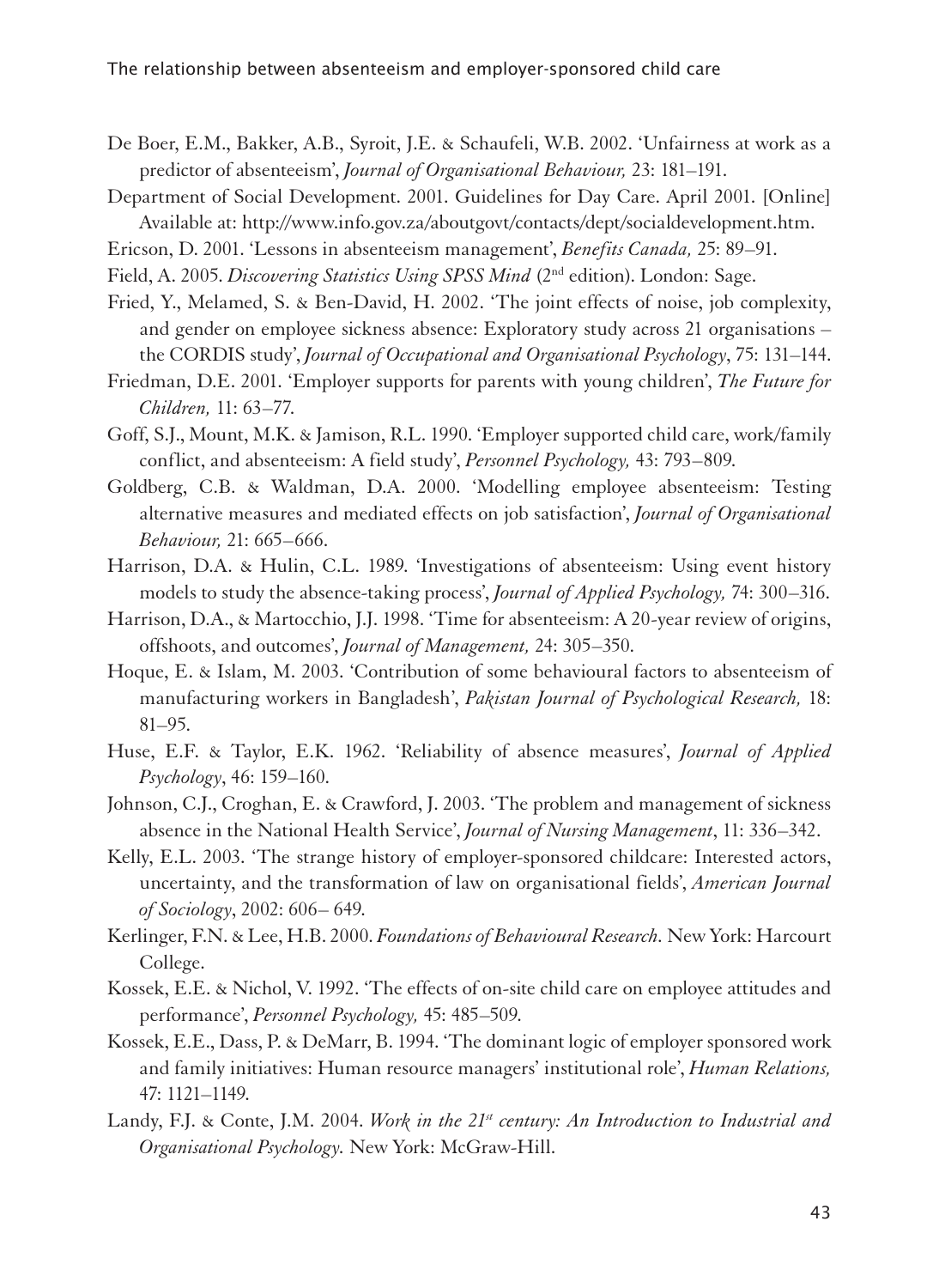- Lau, V.C., Au, W.T., & Ho, J.M. 2003. 'A qualitative and quantitative review of antecedents of counterproductive behaviour in organisations', *Journal of Business and Psychology*, 18: 73–93.
- Martocchio, J.J & Jimeno, D. 2003. 'Employee absenteeism as an affective event', *Human Resource Management Review. Special Issue: Methodological Issues in Absenteeism Research and Human Resource Management and Entrepreneurship*, 13: 227**–**241.
- McKay, P.F & McDaniel, M.A. 2006. 'A re-examination of black–white mean differences in work performance: More data, more moderators', Journal of Applied Psychology, 31(3): 538–554.
- Milkovich, G.T. & Gomez, L.R. 1976. 'Day care and selected employee work behaviours', *Academy of Management Journal*, 19: 111–115.
- Mitchell, A., Stoney, L. & Dichter, H. 2001. Financing child care in the United States: An expanded catalog of current strategies. [Online] Available at: http://www.kauffman.org/ pdf/childcare2001.pdf. Accessed: 1 October 2011.
- Morrissey, T.W. & Warner, M.E. 2009. 'Employer-supported child care: Who participates', *Journal of Marriage and Family*, 71: 1340–1348.
- Muchinsky, P.M. 1977. *Psychology Applied to Work: An Introduction to Industrial and Organisational Psychology.* Chicago: Dorsey Press.
- Neal, M.B., Chapman, N.J., Ingersoll-Dayton, B. & Emlen, A.C. 1993. *Balancing Work and Caregiving for Children, Adults and Elders.* London: Sage.
- Patton, E. & Johns, G. 2007. 'Women's absenteeism in the popular press: Evidence for a gender specific absence culture', *Human Relations,* 60: 1579–1612.
- Rhoades, L & Eisenberger. 2002. 'Perceived organizational support: A review of the literature', *Journal of Applied Psychology,* 87: 698–714.
- Rhodes, S. & Steers, R.M. 1990. *Managing Employee Absenteeism*. New York: Addison-Wesley.
- Robbins, S., Odendaal, A. & Roodt, G. 2001. *Organisational Behaviour: Global and Southern African Perspectives*. Johannesburg: Pearson Education.
- Robbins, S., Judge, T.A., Odendaal, A. & Roodt, G. 2009. *Organisational Behaviour: Global and Southern African Perspectives*. Johannesburg: Pearson Education.
- Roth, P.L. Huffcutt, A.I. & Bobko, P. 2003. 'Ethnic group differences in measures of job performance: A new meta-analysis', *Journal of Applied Psychology,* 87: 698–714.
- Rothausen, T.J., Gonzales, J.A., Clarke, N.E. & O'Dell, L.L. 1998. 'Family friendly backlash – fact or fiction? The case of organisations' on site child care centres', *Personnel Psychology,* 51: 685–706.
- Siu, O. 2002. 'Predictors of job satisfaction and absenteeism in two samples of Hong Kong nurses', *Journal of Advanced Nursing*, 40: 218–229.
- Sutton, K.L. & Noe, R.A. 2005. *Family-friendly Programs and Work–Life Integration: More Myth than Magic.* New Jersey. Lawrence Erlbaum Associates.
- Vaida, G. 2005 Sick leave costs SA millions. *Sunday Times*, 25 August, 12.